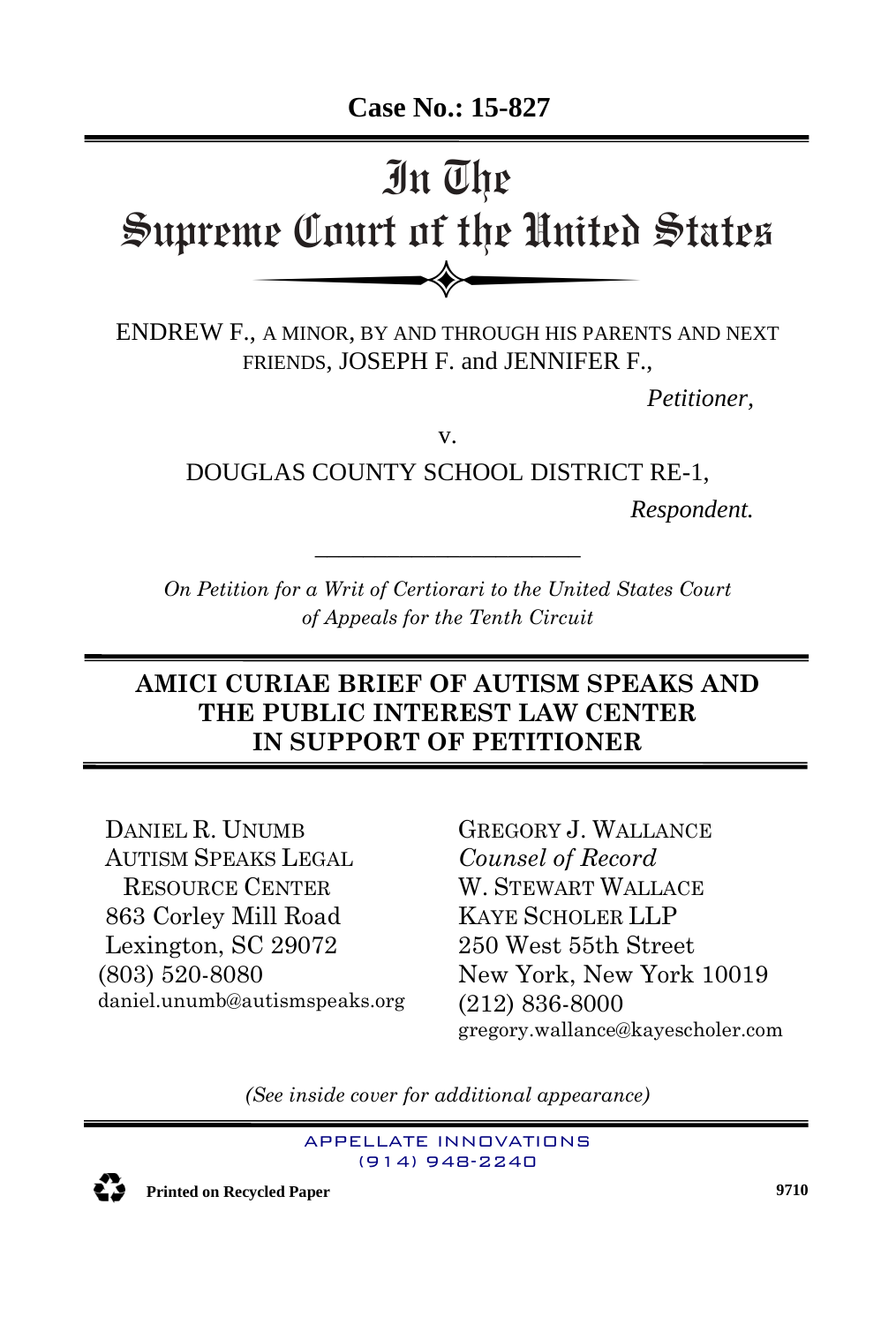JENNIFER R. CLARKE PUBLIC INTEREST LAW CENTER 1709 Benjamin Franklin Parkway Philadelphia, PA 19103 (215) 627-7100 jclarke@pilcop.org

 $\overline{\phantom{a}}$  , where  $\overline{\phantom{a}}$  , where  $\overline{\phantom{a}}$  , where  $\overline{\phantom{a}}$ 

\_\_\_\_\_\_\_\_\_\_\_\_\_\_\_\_\_\_\_\_\_\_

*Counsel for Amici Curiae*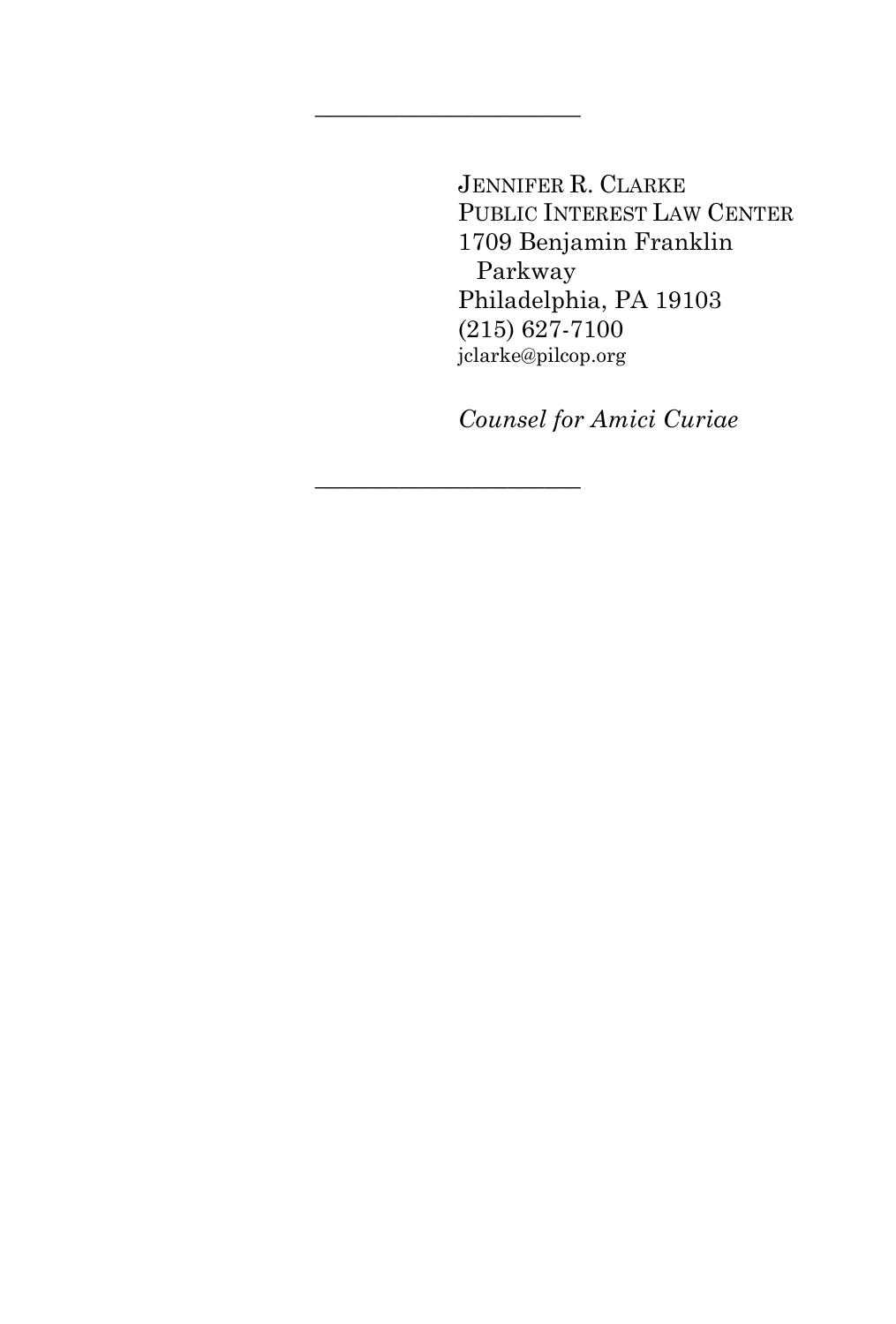# **TABLE OF CONTENTS**

| INTEREST OF THE AMICI CURIAE 1                                                                                                                                     |
|--------------------------------------------------------------------------------------------------------------------------------------------------------------------|
|                                                                                                                                                                    |
|                                                                                                                                                                    |
| I. The Level of Substantive Educational Benefit<br>Under the IDEA Profoundly Affects Access<br>to Education for Many Children                                      |
| A. The Tenth Circuit's Adoption of the Just-<br>Above-Trivial Standard Permitted a<br>School District to Leave Unaddressed<br>the Severely Dysfunctional Classroom |
| B. The Level of Substantive Educational<br>Benefit Can Have Dramatic Consequences<br>for the Ability of Children With Disabilities                                 |
| II. Children With Disabilities, Their Parents and<br>School Districts Will Benefit From a Clearly<br>Defined Level of Educational Benefit                          |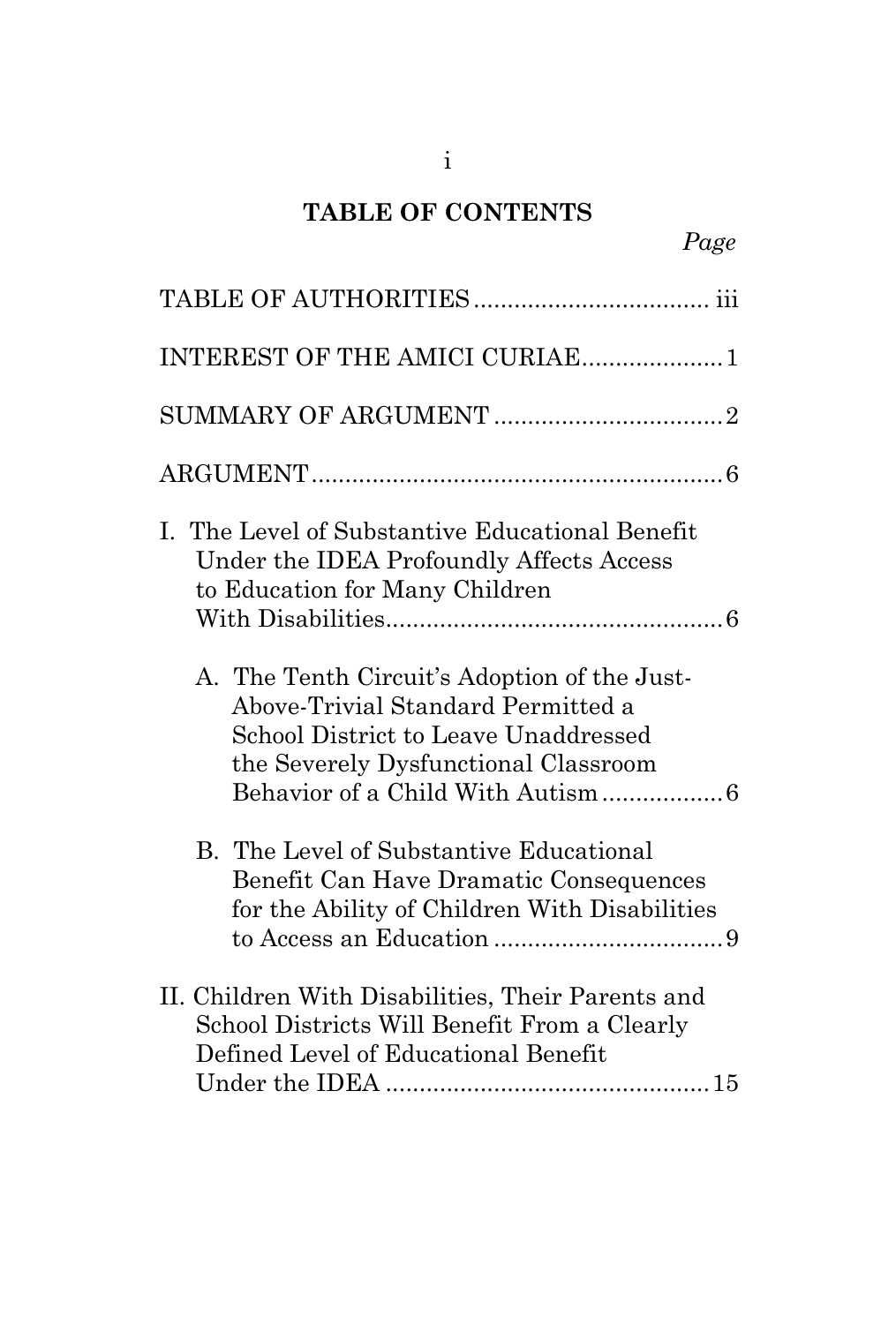| III. Review Is Warranted Given the Dramatic<br>Increase In the Diagnoses of Children With<br>Autism and Other Disabilities, and<br>Developments Post-Rowley of Effective<br>Classroom Interventions and Assistive |
|-------------------------------------------------------------------------------------------------------------------------------------------------------------------------------------------------------------------|
| A. The Increase in the Diagnosis of Autism<br>Spectrum Disorders and Other                                                                                                                                        |
| B. Applied Behavior Analysis Is an Evidence<br>Based, Effective Intervention for ASD19                                                                                                                            |
| C. Assistive Technologies That Did Not Exist<br>When Rowley Was Decided Offer Children<br>With Disabilities Greater Access to an                                                                                  |
| IV. Since Rowley Was Decided 34 Years Ago,<br>Congress Has Enacted Amendments to the<br><b>IDEA</b> and Related Legislation That Support<br>the Substantial Benefit Standard                                      |
|                                                                                                                                                                                                                   |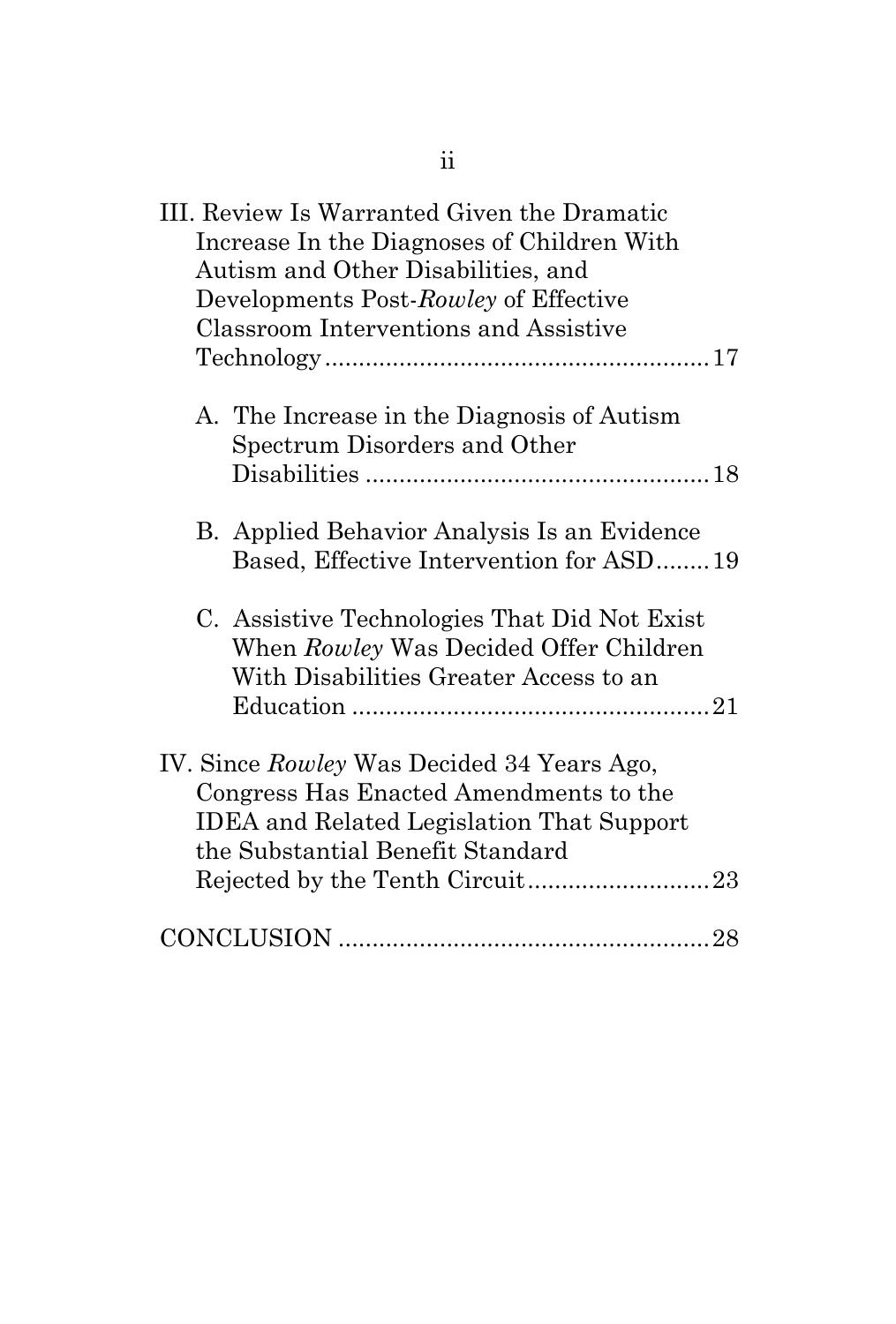# iii

# **TABLE OF AUTHORITIES**

# **Cases:**

| Blake C. ex rel. Tina F. v. Dep't of Educ., Haw.,<br>593 F. Supp. 2d 1199 (D. Haw. 2009)11 |
|--------------------------------------------------------------------------------------------|
| Board of Education v. Rowley,                                                              |
| Day v. Radnor Tp. Sch. Dist.,<br>Civ. A. No. 92-3764, 1993 WL 34761                        |
| Day v. Radnor Tp. Sch. Dist.,                                                              |
| Forest Grove Sch. Dist. v. T.A.,                                                           |
| Gill v. Columbia 93 Sch. Dist.,                                                            |
| J.L. v. Mercer Island Sch. Dist.,<br>No. C06-494P, 2006 WL 3628033                         |
| J.L. v. Mercer Island Sch. Dist.,<br>No. C06-494MJP, 2010 WL 3947373                       |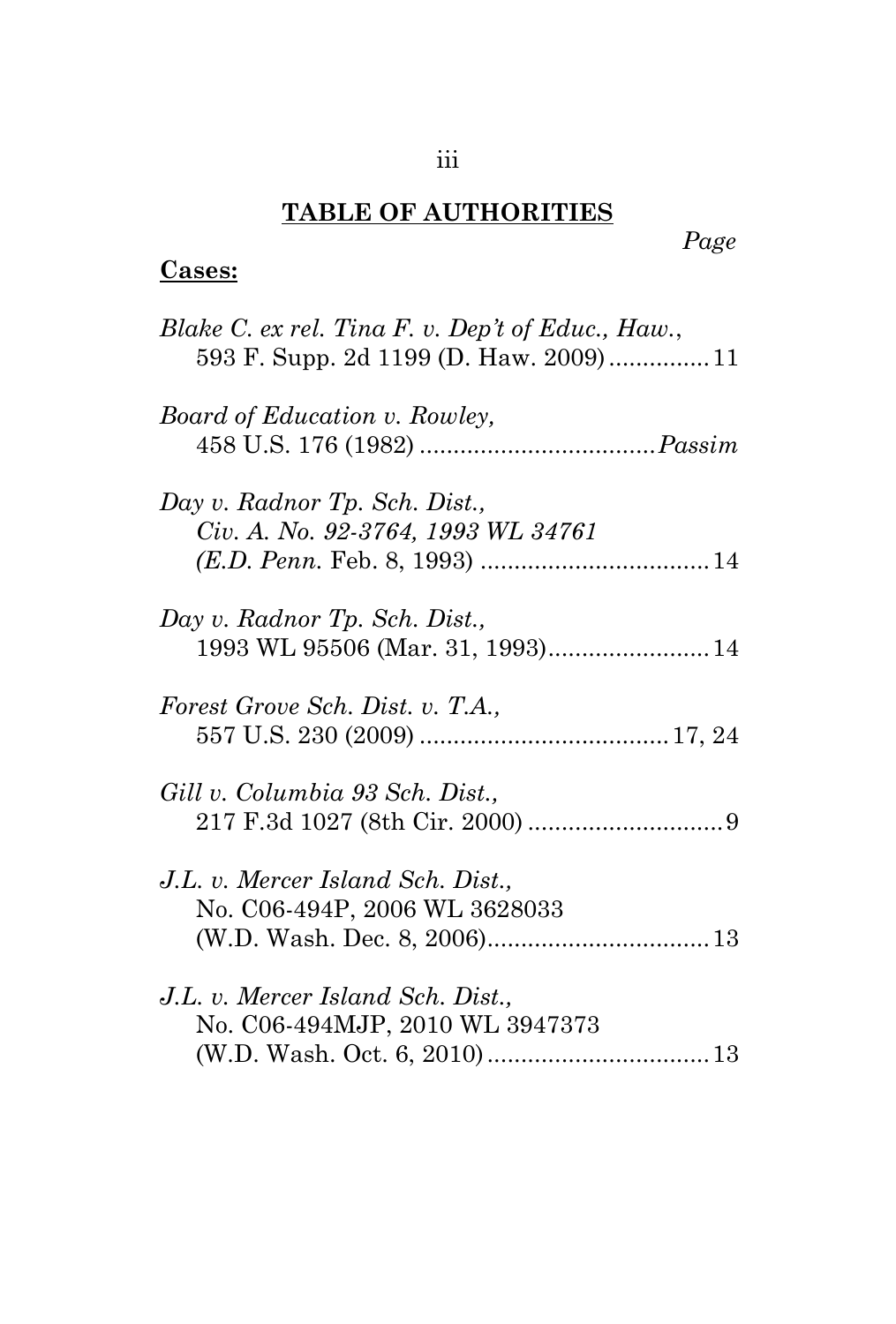| K.E. ex rel. K.E. v. Independent School<br><i>Dist. No.</i> 15,                                                           |  |
|---------------------------------------------------------------------------------------------------------------------------|--|
|                                                                                                                           |  |
| K.S. ex rel. P.S. v. Fremont Unified Sch. Dist.,<br>679 F. Supp. 2d 1046 (N.D. Cal. 2009)  10                             |  |
| New Milford Bd. of Educ. v. C.R.,<br>431 Fed. Appx. 157 (3d Cir. 2011)  11                                                |  |
| Polk v. Cent. Susquehanna Intermediate Unit 16,<br>853 F.2d 171 (3d. Cir. 1988),<br>cert. denied, 488 U.S. 1030 (1989) 14 |  |
| Ridgewood Bd. of Educ. v. N.E. ex rel. M.E.,                                                                              |  |
| Ridgewood Bd. of Educ. v. N.E. ex rel M.E.,                                                                               |  |
| T.H. v. Bd. of Educ. of Palatin Cmty. Consol.<br>Sch. Dist. 15,<br>55 F. Supp. 2d 830 (N.D. Ill. 1999)  12                |  |
| Woods v. Northport Pub. Sch.,<br>487 Fed. Appx. 968 (6th Cir. 2012)11                                                     |  |
| Z.F. v. South Harrison Cmty. Sch. Dist.,<br>No. 404CV0073DFHWGH, 2005 WL 2373729                                          |  |

iv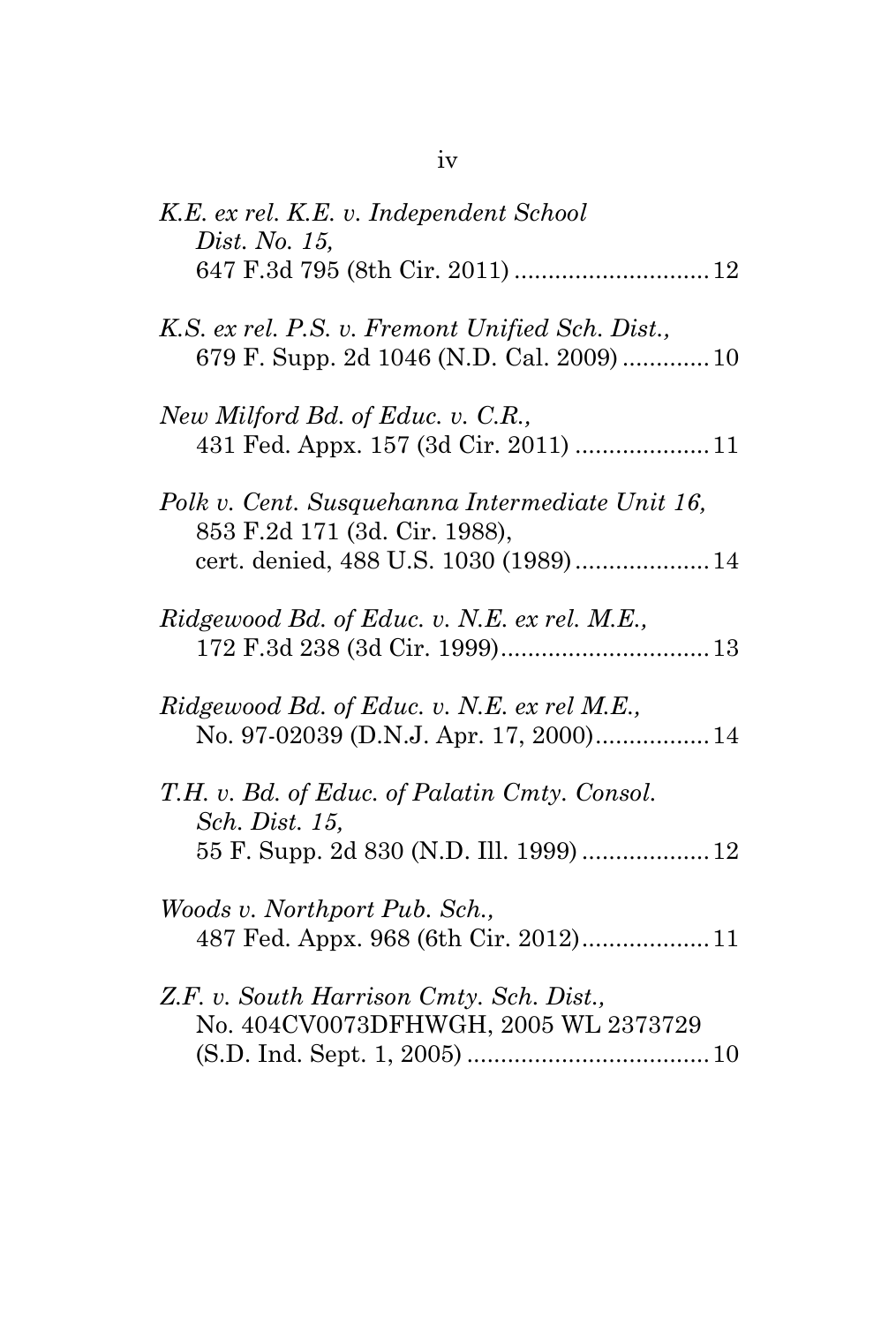# **Statutes:**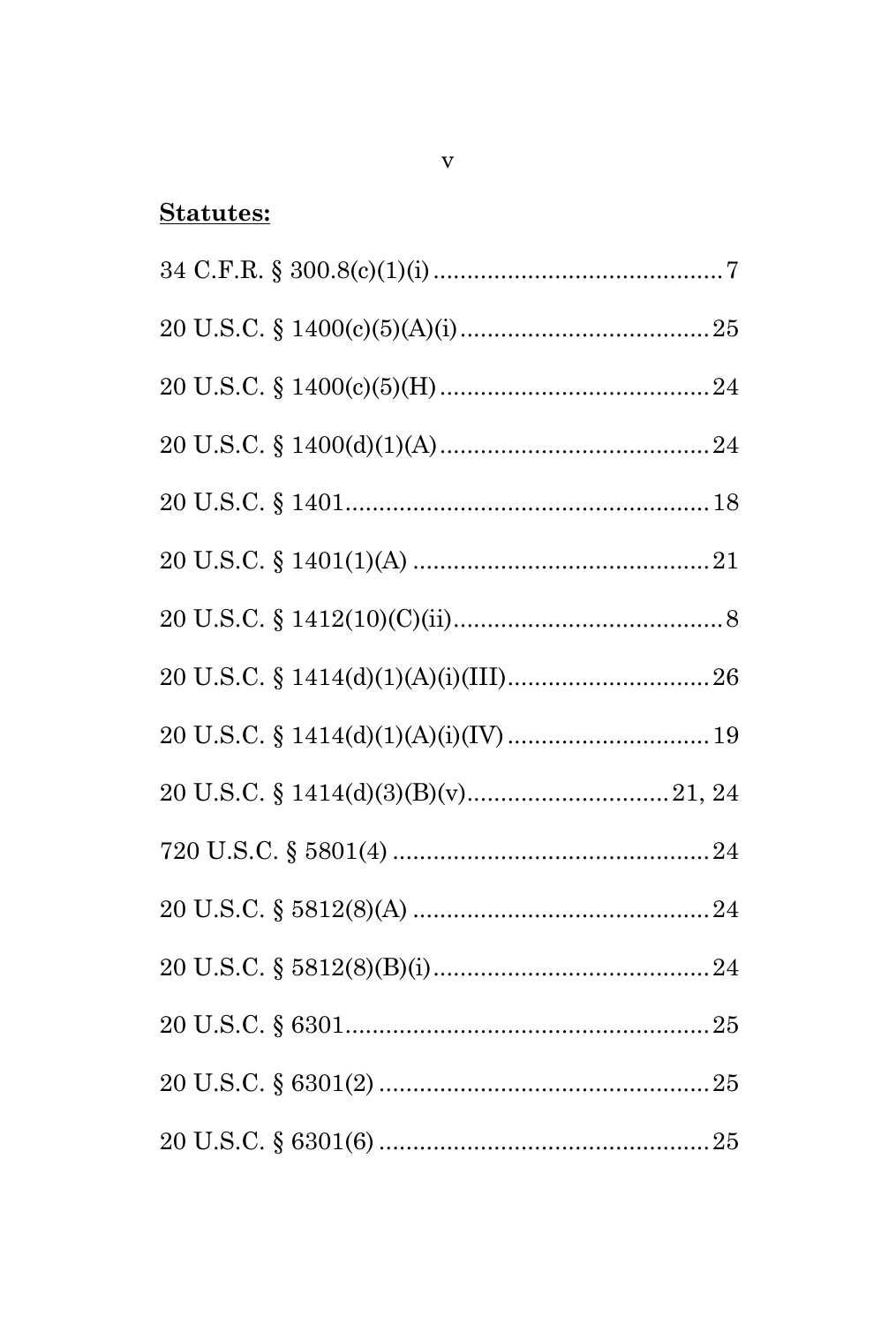# **Rules:**

|--|

# **Other Authorities:**

| Am. Psychiatric Ass'n, Autism Spectrum                                                                                                                                  |
|-------------------------------------------------------------------------------------------------------------------------------------------------------------------------|
|                                                                                                                                                                         |
| Connie Anderson, New Research on Children<br>with ASD and Aggression, Kennedy Krieger                                                                                   |
| Lester Aron, Too Much or Not Enough: How<br>Have the Circuit Courts Defined a Free<br><i>Appropriate Education After Rowley?, 39</i><br>SUFFOLK U. L. REV. 1 (2005)  14 |
| Assistive Training Online Project, Sch. of<br>Pub. Health and Health Professions,<br>SUNY-Buffalo, Reading & Computing22                                                |
|                                                                                                                                                                         |
| CDC, Autism Spectrum Disorder (ASD)                                                                                                                                     |
| CDC, 10 Things to Know About New                                                                                                                                        |
|                                                                                                                                                                         |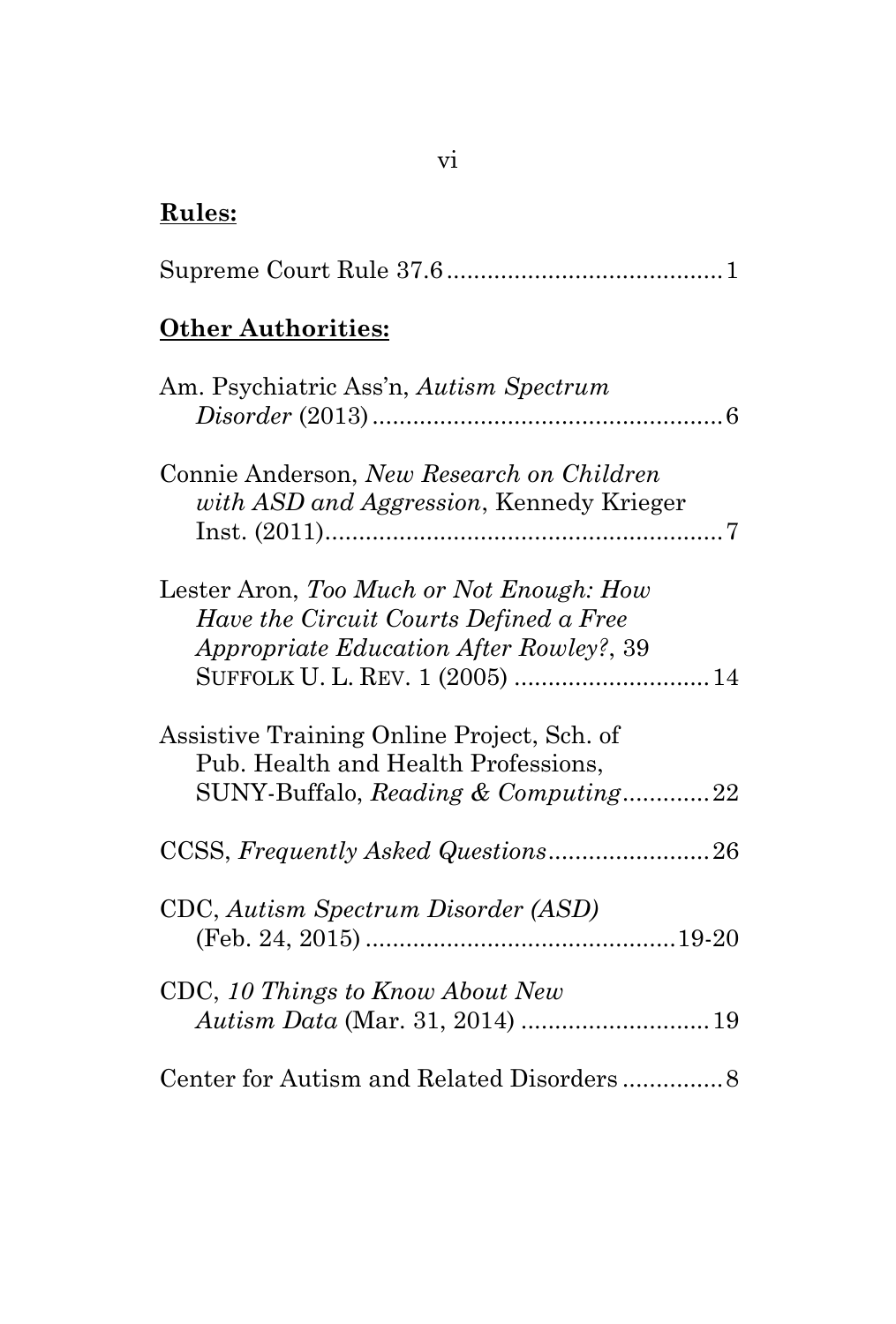| Centers for Disease Control and Prevention,<br><b>Autism Spectrum Disorder (ASD)</b>                                                                                                                                                                           |
|----------------------------------------------------------------------------------------------------------------------------------------------------------------------------------------------------------------------------------------------------------------|
| Centers for Disease Control and Prevention,<br>Prevalence of Autism Spectrum Disorder<br>Among Children Aged 8 Years — Autism<br>and Developmental Disabilities Monitoring<br>Network, 11 Sites, United States, 2010, 63<br>MORBIDITY & MORTALITY WKLY. REP. 2 |
| Common Core State Standards Initiative,                                                                                                                                                                                                                        |
| Geraldine Dawson & Karen Burner,<br>Behavioral interventions in children<br>and adolescents with autism spectrum<br><i>disorder: a review of recent findings,</i><br>23 CURR. OPIN. PEDIATR. 6 (2011)20-21                                                     |
| Sara (Beth) Cardwell Foreman, Doctoral<br>Dissertation, Assistive Technologies used<br>by Students With Asperger's Syndrome to<br>Improve Performance in the General                                                                                           |
| Koenig M. Gerenser, SLP-ABA: Collaborating<br>to support individuals with communication<br><i>impairments</i> , 1 J. OF SPEECH & LANGUAGE<br>PATHOLOGY - APPLIED BEHAVIOR                                                                                      |

# vii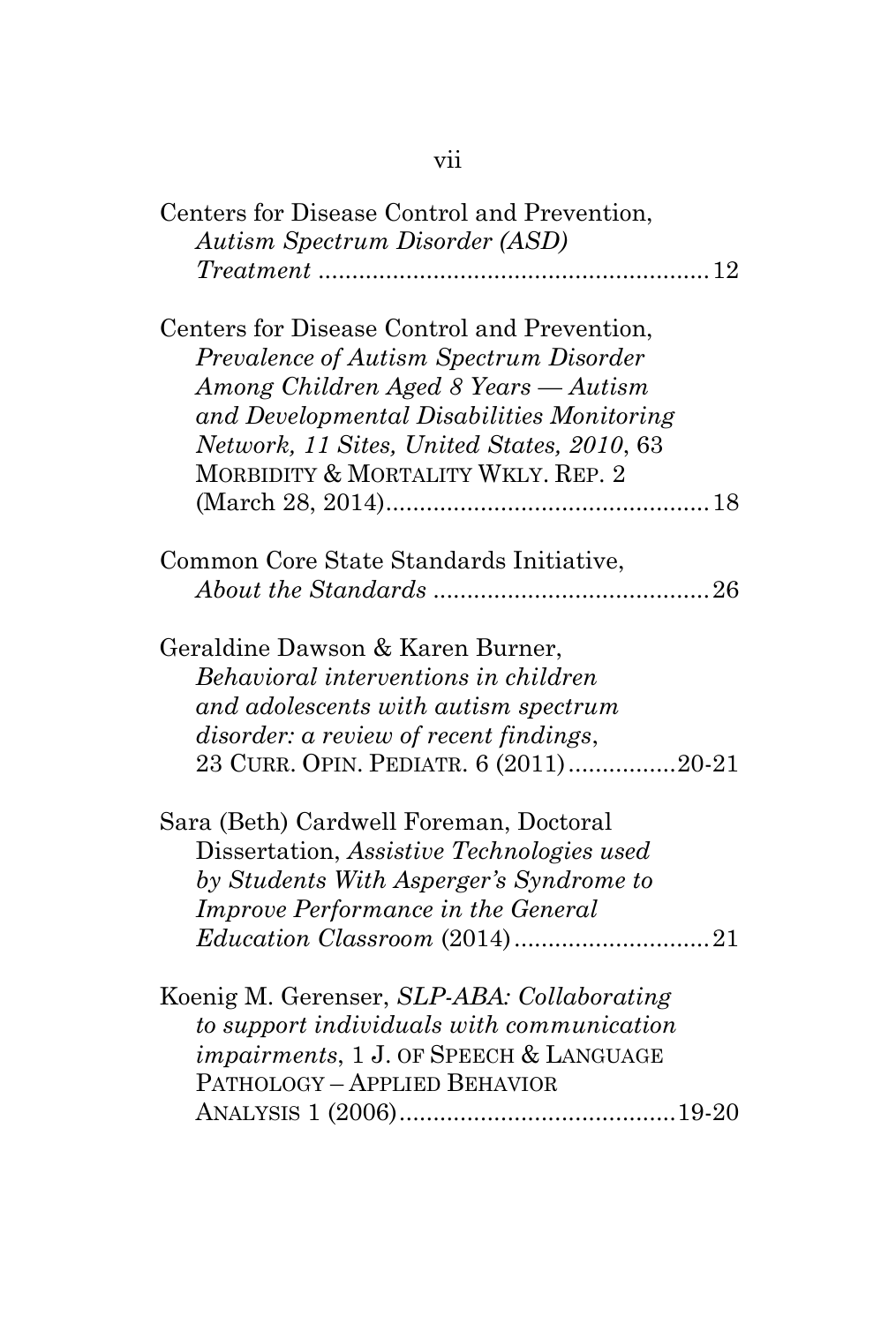| Jane Gross, For Families of Autistic, the<br>Fight for Ordinary, N.Y. TIMES,                                                                                                      |  |
|-----------------------------------------------------------------------------------------------------------------------------------------------------------------------------------|--|
| Ole Ivar Lovaas, Behavioral treatment and<br>normal educational and intellectual<br>functioning in young autistic children,<br>55 J. CONSULTING & CLINICAL                        |  |
| John Jay McEachin, et al., Long-term outcome<br>for children with autism who received early<br>intensive behavioral treatment, 97 AM. J.<br><b>MENTAL RETARDATION 4 (1993) 10</b> |  |
| Scott M. Myers, Chris Plauché Johnson, the<br>Council on Children With Disabilities,<br>Management of Children With Autism<br>Spectrum Disorders, 120 PEDIATRICS 5                |  |
| Laura A. Schieve, et al., The Relationship<br>Between Autism and Parenting Stress,                                                                                                |  |
| Special Education: Children With Autism<br>U.S. Government Accountability Office                                                                                                  |  |
| U.S. Dep't of Educ., Dear Colleague Letter:<br>Clarification of FAPE and Alignment<br>with State Academic Standards 1                                                             |  |

# viii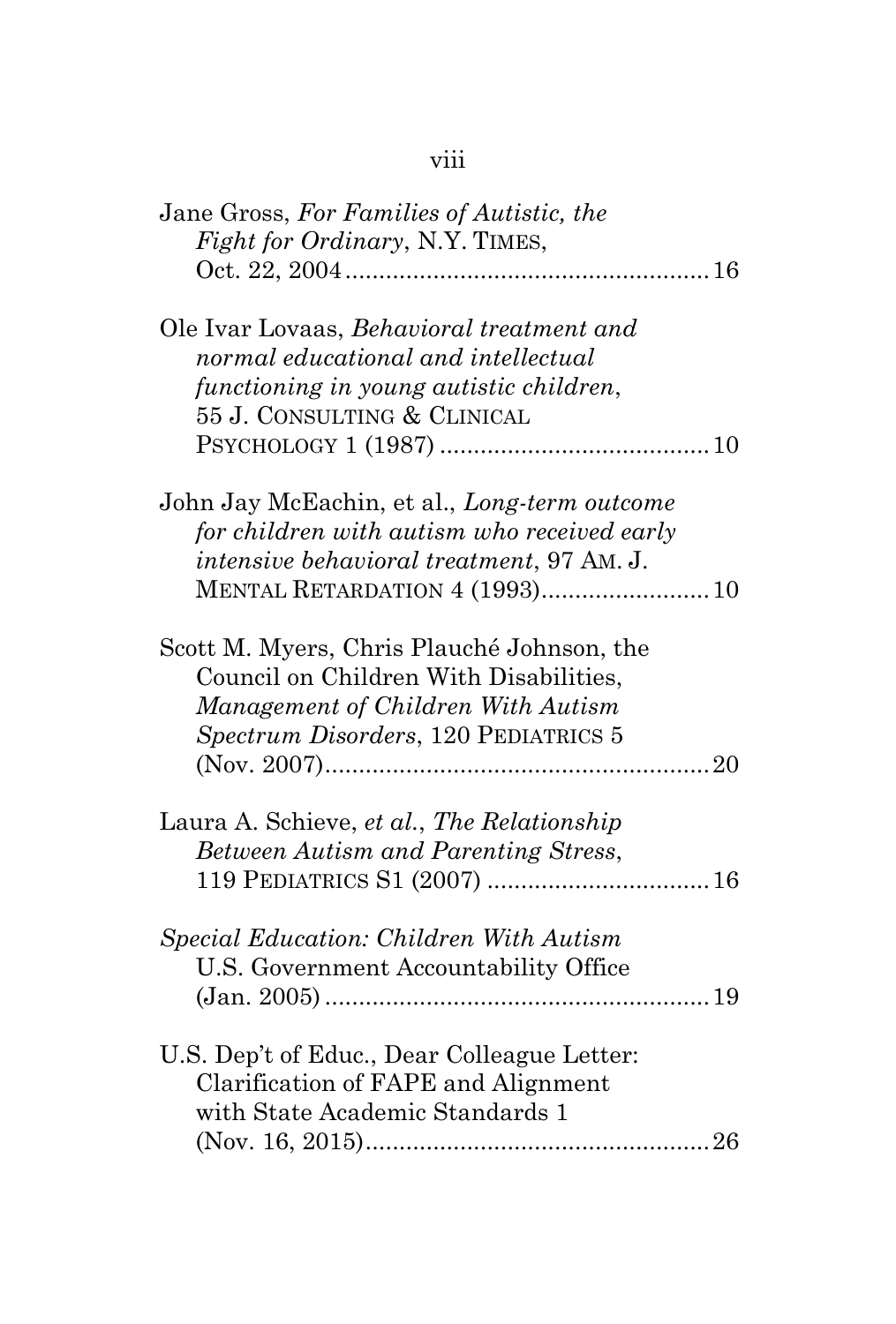| U.S. Dep't of Educ., Nat'l Ctr. for Educ.                                                                                                                                                                     |
|---------------------------------------------------------------------------------------------------------------------------------------------------------------------------------------------------------------|
| U.S. Dep't of Educ., Office of Special Educ.<br>and Rehab. Servs., Thirty-five Years of<br>Progress in Educating Children With                                                                                |
| U.S. Dep't of Education, Office of Special<br>Education and Rehabilitative Services,<br>37 <sup>th</sup> Annual Report to Congress on the                                                                     |
| Implementation of the Individuals with<br>Disabilities Education Act (Dec. 2015)15                                                                                                                            |
| U.S. Dep't of Health & Human Servs. et al.,<br>Mental Health: A Report of the Surgeon                                                                                                                         |
| Mary Wagner, et al., Special Education<br>Elementary Longitudinal Study: The<br>Children We Serve: The Demographic<br>Characteristics of Elementary and Middle<br>School Students with Disabilities and Their |
| Perry A. Zirkel & Brent L. Johnson, The<br>"Explosion" in Education Litigation:<br>An Updated Analysis, 265 EDUC. LAW                                                                                         |
|                                                                                                                                                                                                               |

ix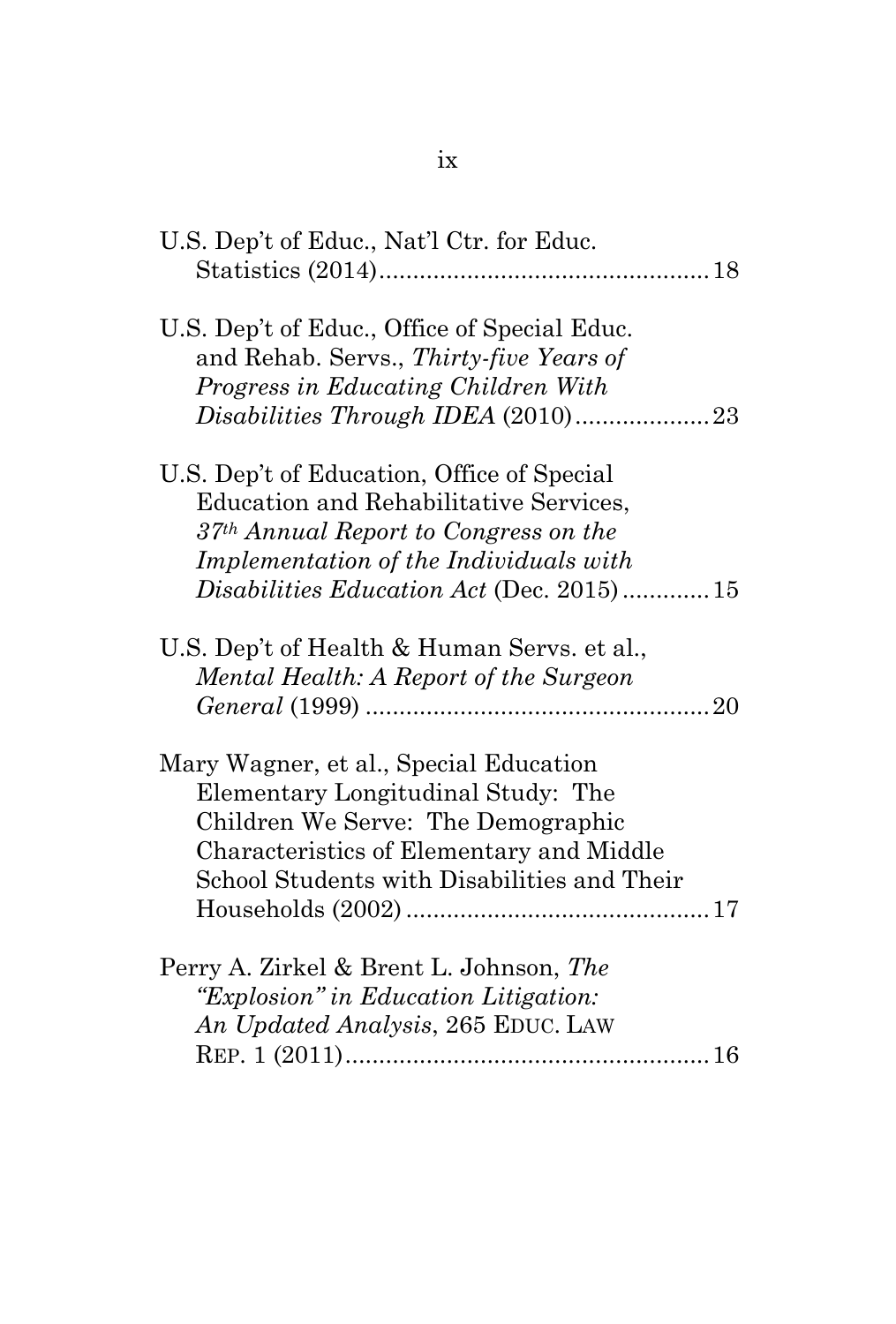| Perry A. Zirkel & James Newcomer, An                                                                                                              |  |                                 |  |  |                                          |  |  |
|---------------------------------------------------------------------------------------------------------------------------------------------------|--|---------------------------------|--|--|------------------------------------------|--|--|
|                                                                                                                                                   |  |                                 |  |  | Analysis of Judicial Outcomes of Special |  |  |
|                                                                                                                                                   |  | Education Cases, 65 EXCEPTIONAL |  |  |                                          |  |  |
|                                                                                                                                                   |  |                                 |  |  |                                          |  |  |
|                                                                                                                                                   |  |                                 |  |  |                                          |  |  |
| $\tau\tau$ , $\tau$ , $\tau$ , $\tau$ , $\tau$ , $\tau$ , $\tau$ , $\tau$ , $\tau$ , $\tau$ , $\tau$ , $\tau$ , $\tau$ , $\tau$ , $\tau$ , $\tau$ |  |                                 |  |  |                                          |  |  |

Kris Zorigian & Jennifer Job, *How do special education students benefit from technology?*, LEARN NC, UNC-Chapel Hill School of Education (2010) ...............................................22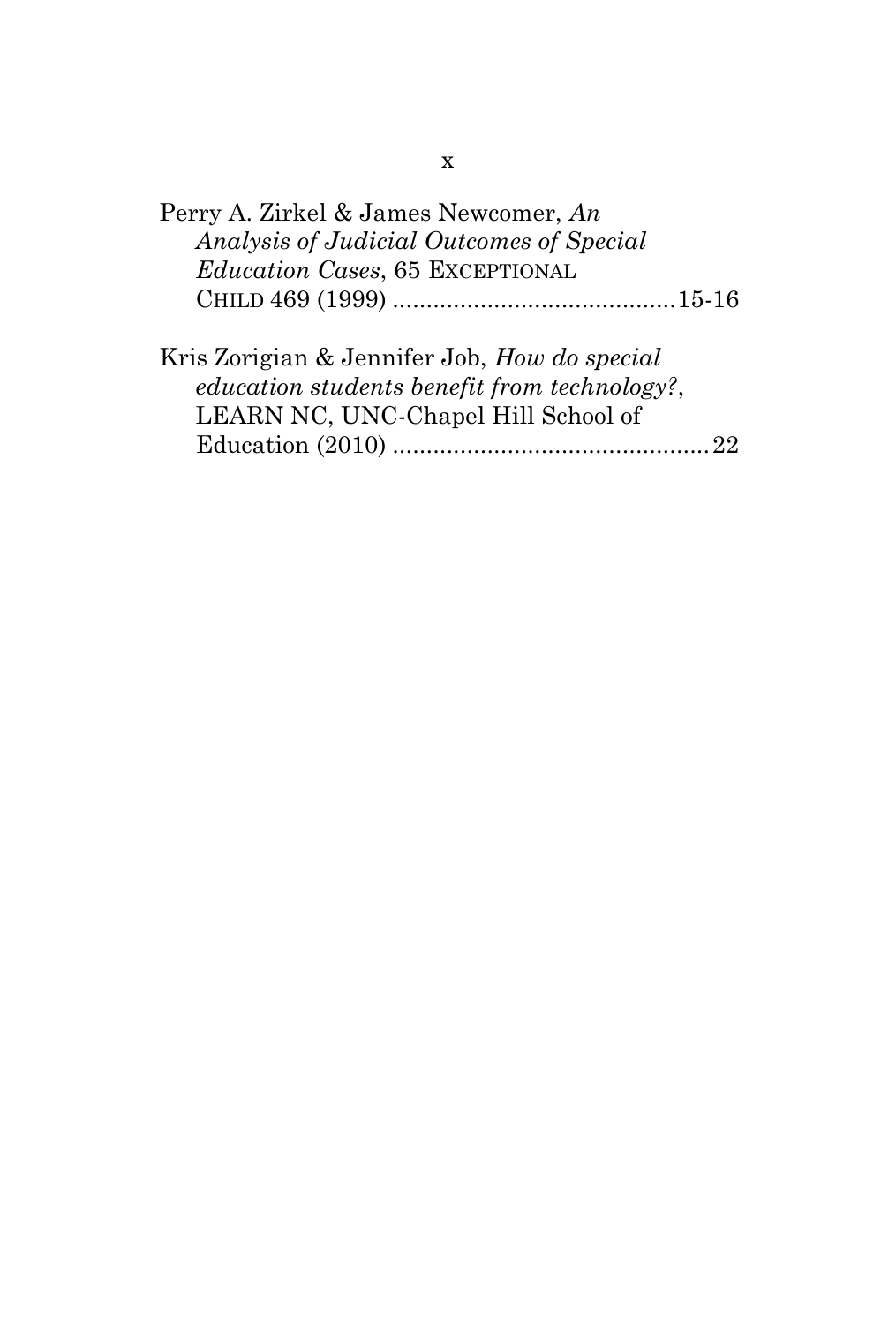#### **INTEREST OF THE AMICI CURIAE**<sup>1</sup>

*Amicus Curiae* Autism Speaks is the world's leading autism science and advocacy organization dedicated to increasing awareness and education about autism, funding research into the causes, prevention, treatments and cures, enforcing state and federal rights and protections for individuals with autism and advocating for the needs of individuals with autism and their families. Autism Speaks is deeply familiar with the special education challenges faced by children with autism and their families, and the special teaching approaches proven effective to enable children with autism to learn and to generalize skills across a variety of settings and have the opportunity to lead functional, independent lives.

*Amicus Curiae* The Public Interest Law Center is a not-for-profit public interest law firm that has successfully advanced the rights of children with disabilities to a quality public education since its founding in 1969. The Law Center's seminal lawsuit, *Pennsylvania Association for Retarded Children (PARC) v. Commonwealth of Pennsylvania*, established the rights of children

<sup>1</sup> Pursuant to Supreme Court Rule 37.6, no party or counsel for a party authored or contributed monetarily to the preparation or submission of any portion of this brief. Counsel of record for all parties received notice of *Amici Curiae*'s intention to file this brief more than 10 days before it was due. The parties have consented to the filing of this brief in letters on file with the Clerk's office.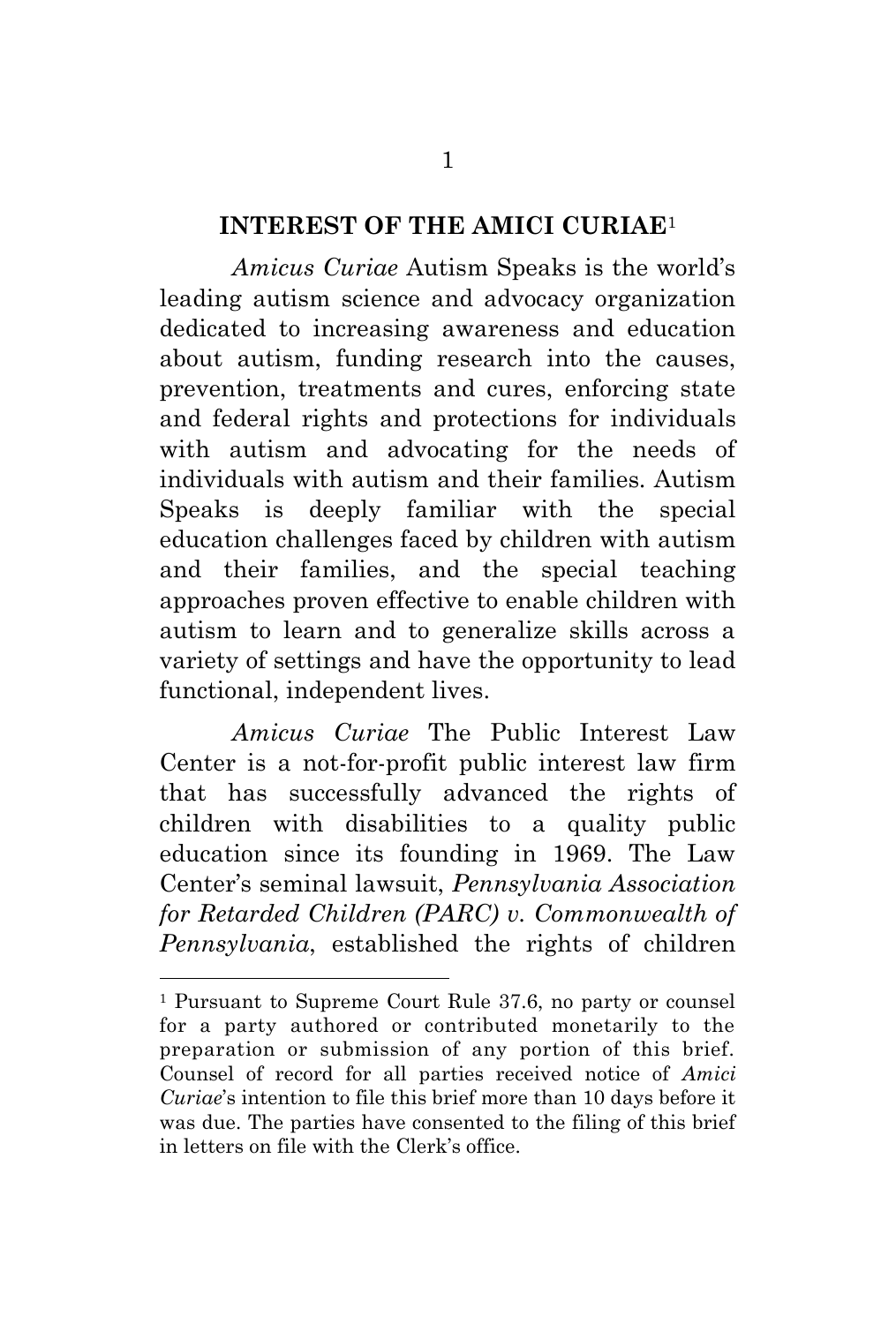with disabilities to a public education and led to the federal Education for All Handicapped Children Act, the precursor to the Individuals with Disabilities Education Act ("IDEA"). Since then the Law Center has represented clients in hundreds of other important IDEA cases throughout the country, including cases on behalf of children with autism.

This case concerns the IDEA, 20 U.S.C. § 1400 et seq., which provides special education services to approximately 6.4 million school-aged children with disabilities in the United States. *Amici* have a strong interest in having this Court resolve the split in the courts of appeals over the proper educational standard for children with disabilities under the IDEA. *Amici* are concerned that the just-above-trivial educational standard adopted by the Tenth Circuit below, and by other courts of appeals, is not reasonably calculated to meet the educational needs of children with disabilities, and therefore impairs their access to an education and opportunity for independence and self-sufficiency.

### **SUMMARY OF ARGUMENT**

The IDEA requires public schools to provide children with disabilities a "free appropriate public education" ("FAPE"). Instrumental to achieving the IDEA's goal is an "individualized education program" ("IEP"). An IEP is an educational blueprint for each child with disabilities which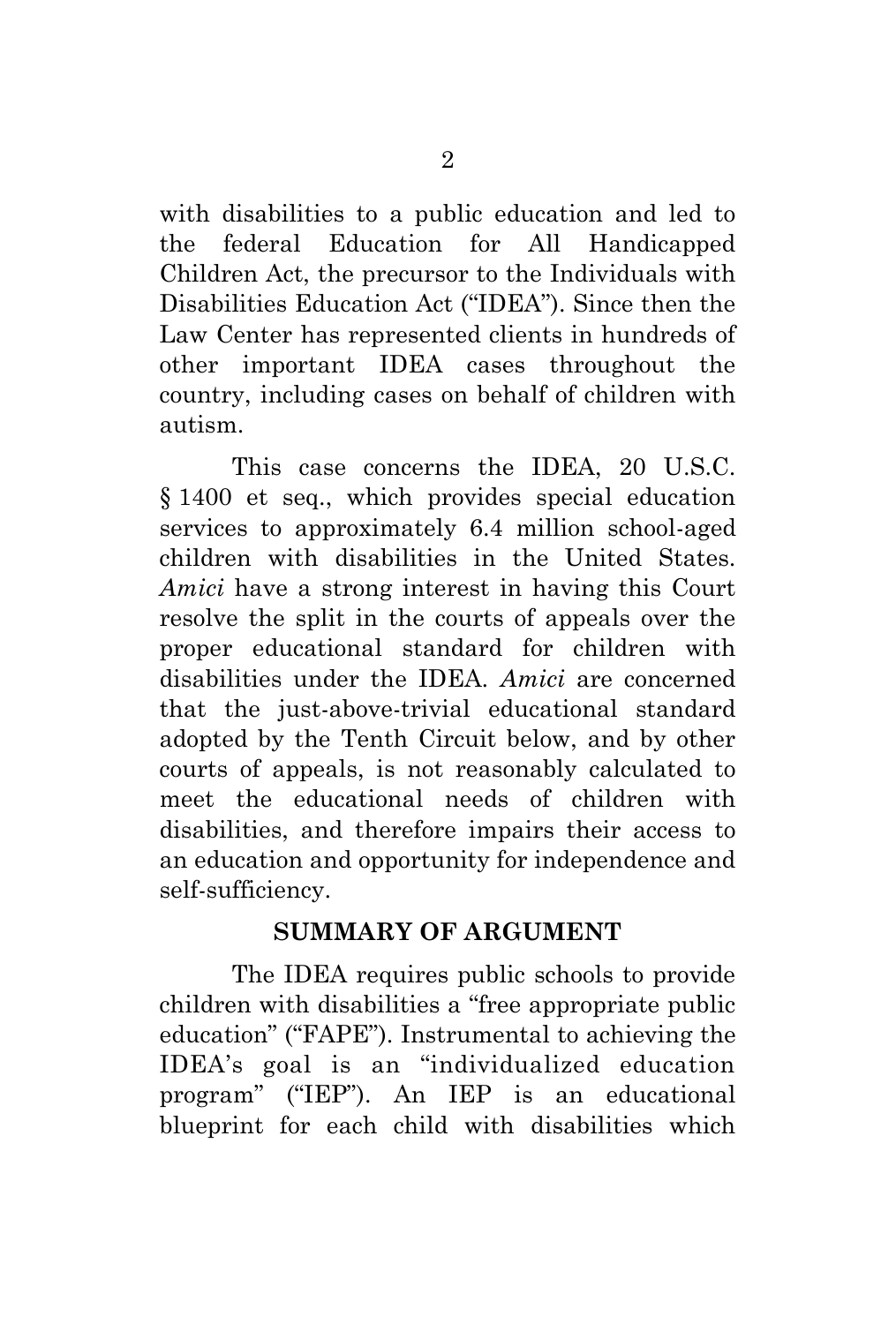includes, *inter alia*, a statement of measurable annual goals and how the child's progress towards those goals will be assessed.

In *Board of Education v. Rowley*, 458 U.S. 176 (1982), this Court held that each IEP must be reasonably calculated to confer an educational benefit, but expressly declined to define the appropriate level of educational benefit. Since *Rowley*, the courts of appeals have become badly divided over this issue. Some circuits require a substantial educational benefit (often described as a "meaningful" one) while others (including the Tenth Circuit) require only a just-above-trivial educational benefit. Cert. Pet. at 9-14. For several reasons, review is necessary to resolve the conflict over an issue of paramount importance to children with disabilities, their parents, and their school districts.

First, it is axiomatic that the standard for educational benefits under the IDEA for a child with disabilities should not depend on which federal appellate jurisdiction his school district happens to be located in. Nonetheless, cases indicate that children with autism and other disabilities in jurisdictions that have adopted the just-above-trivial standard have demonstrably worse educational prospects than children in jurisdictions that have adopted the substantial benefit standard. For example, as compared with courts in the substantial benefit jurisdictions, courts in the just-above-trivial jurisdictions are less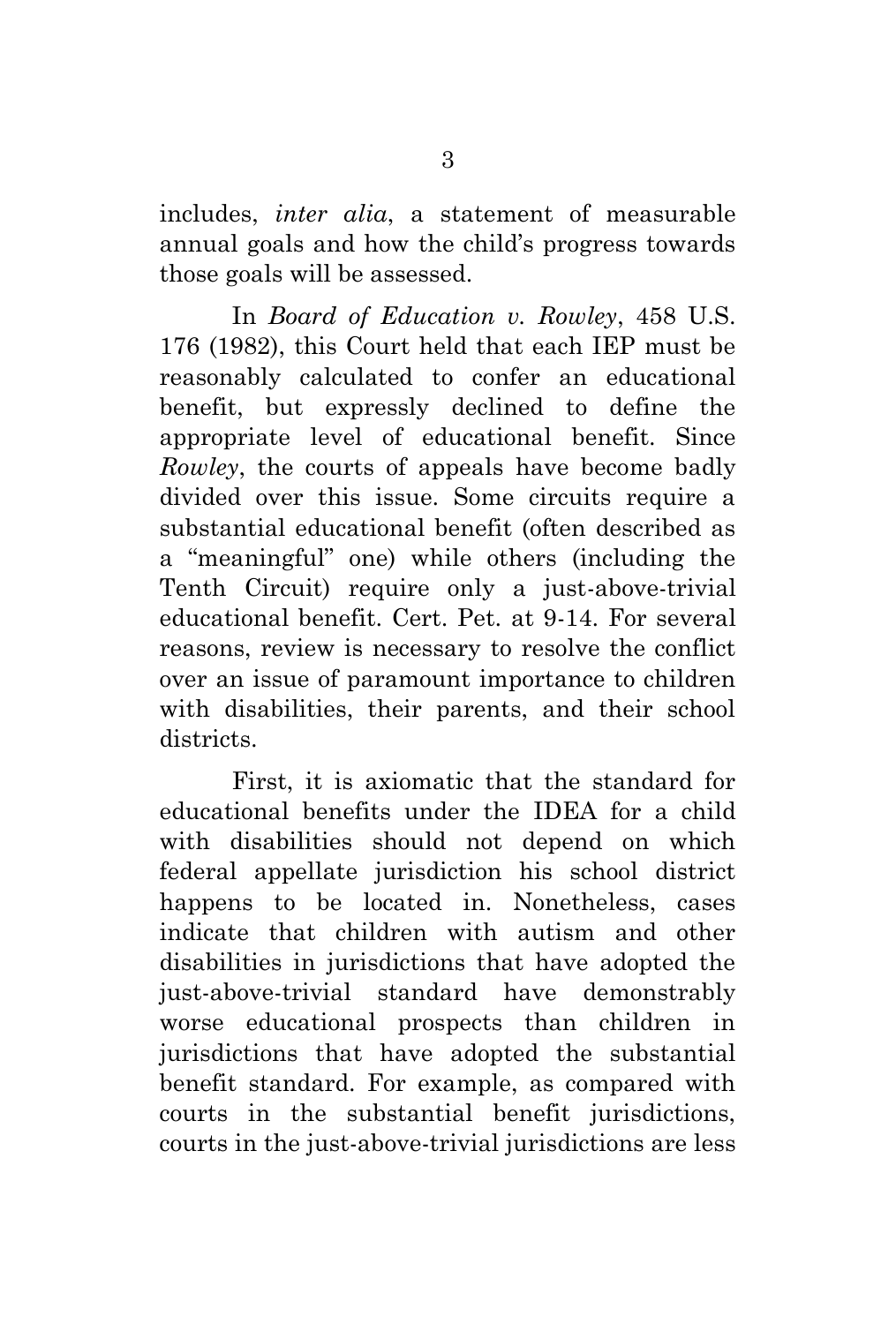receptive to the arguments of parents of a child with autism that the child's IEP should include proven evidence-based interventions such as Applied Behavior Analysis ("ABA"), which has been shown to be effective in improving the learning ability of children with autism.

Second, a uniform national standard for a FAPE will allow for better predictability of litigation outcomes by school districts and parents and thus lead to earlier resolutions of disputes over IEPs. This will reduce the time and money spent on litigation by school districts that could better be spent on special education and allow parents to devote more of their hard-pressed emotional and financial resources to the support of their children with disabilities. A uniform standard will also avoid the current unseemly educational disparity that children in just-above-trivial jurisdictions receive less educational access under the IDEA than children with comparable disabilities in substantial benefit jurisdictions.

Third, the need to resolve the circuit split is especially pressing because of the rapidly expanding scope and nature of disabilities presented by children served under the IDEA. The enrollment in the IDEA of children with autism disorders, for example, has increased twenty-five fold since 1992. And, developments in evidencebased interventions and assistive technologies since *Rowley* can substantially enlarge the access of children with disabilities to a meaningful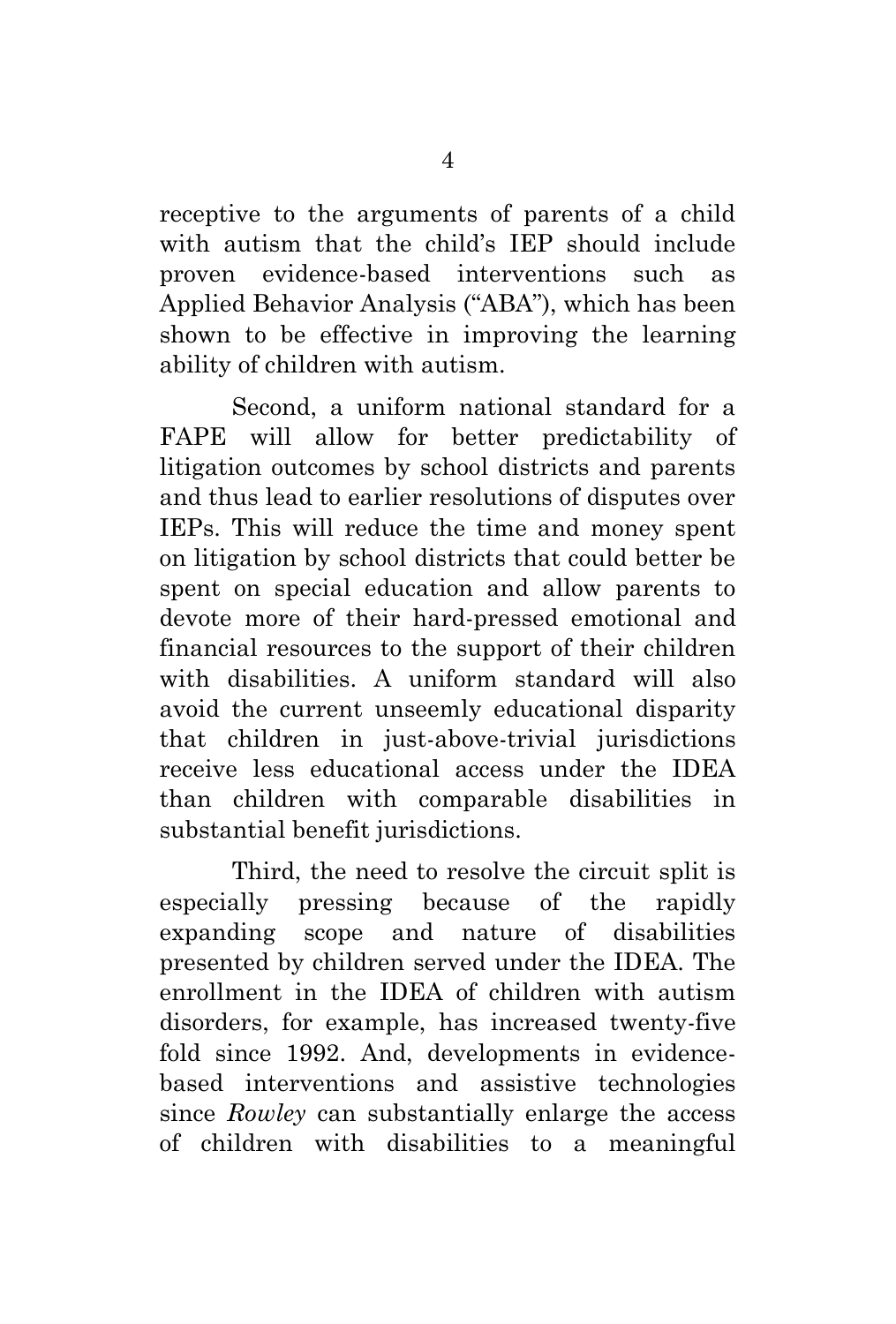education fostering independent, productive lives consistent with society's evolved notions of the rights and capabilities of children with disabilities. Children in circuits that allow IEPs to be calculated to achieve a just-above-trivial standard may not realize the full benefit of these tools. Far from serving as a floor of opportunity, this standard erects a ceiling on their future at tremendous cost to themselves and society.

Finally, resolution of the circuit split is necessary to give meaning to the IDEA amendments enacted since *Rowley* was decided thirty-four years ago. The amendments support the substantial benefit standard rejected by the Tenth Circuit. Among other changes to the IDEA, Congress recognized the need to have high expectations for children with disabilities and the importance of assistive technology. Congress emphasized that IEPs should prepare children with disabilities for further education, employment and independent living, ambitious objectives that were not present in the IDEA when first enacted in 1975. Review is necessary because the just-abovetrivial standard is incompatible with those goals.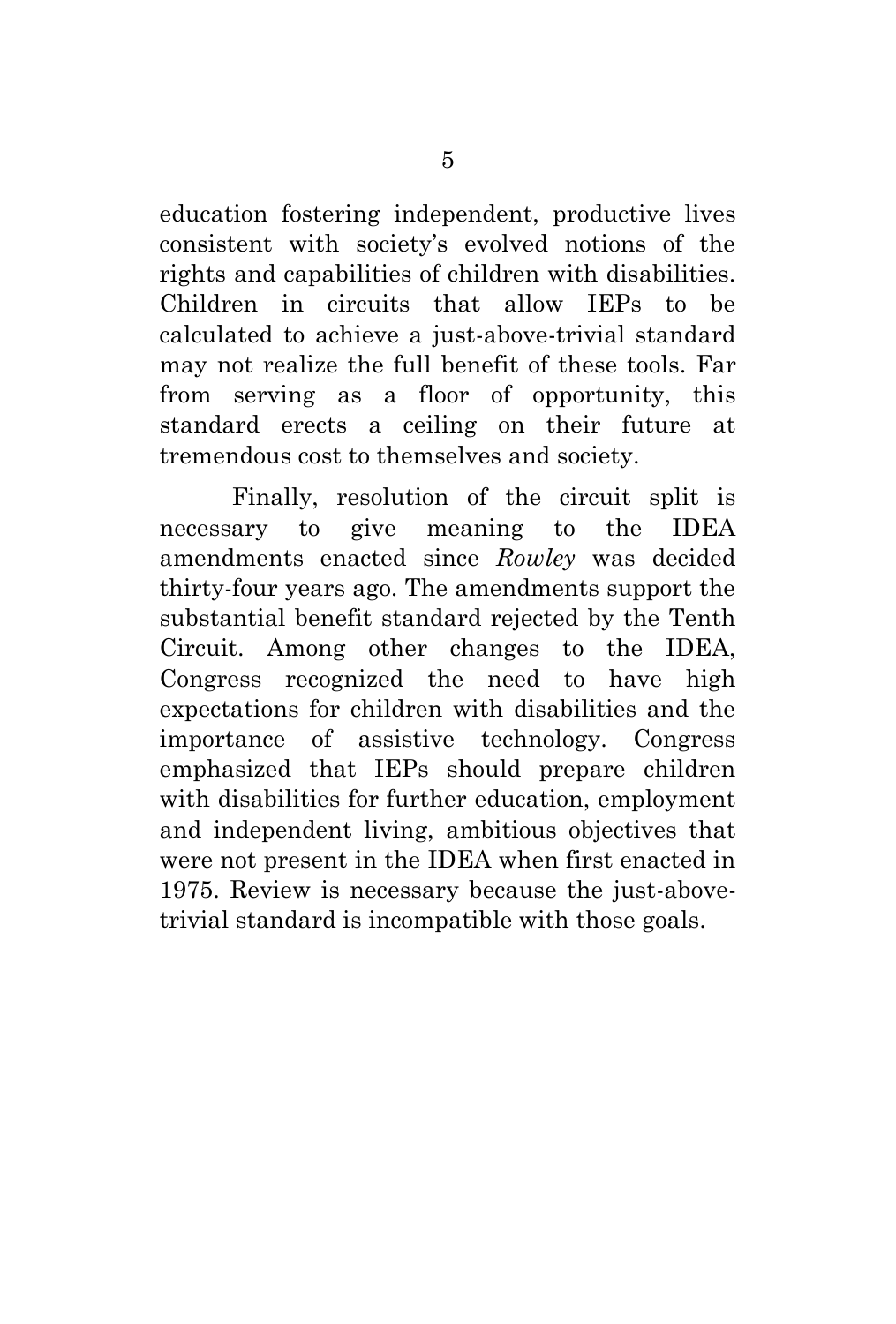#### **ARGUMENT**

- **I. The Level of Substantive Educational Benefit Under the IDEA Profoundly Affects Access to Education for Many Children With Disabilities**
	- **A. The Tenth Circuit's Adoption of the Just-Above-Trivial Standard Permitted a School District to Leave Unaddressed the Severely Dysfunctional Classroom Behavior of a Child With Autism**

This case and others cited below illustrate how the education of a child with disabilities can be dramatically affected by the level of educational benefit sought to be achieved by the child's IEP.

Petitioner Endrew F. ("Drew") was diagnosed with autism at age two. Pet. App. 3a. Autism is a complex and pervasive neuro-developmental disorder.<sup>2</sup> In general, its characteristics are impaired social interactions and communication and "repetitive activities . . ., resistance to environmental change or change in daily routines, and unusual responses to sensory experiences." 2004 IDEA

<sup>2</sup> Autism is one condition in a spectrum of other pervasive developmental disorders, collectively called Autism Spectrum Disorder, or ASD. The fifth edition of the American Psychiatric Association's *Diagnostic and Statistical Manual of Mental Disorders* adopts this diagnostic terminology, which is used by this brief. *See* Am. Psychiatric Ass'n, *Autism Spectrum Disorder* (2013), <http://www.dsm5.org/Documents/> Autism%20Spectrum%20Disorder%20Fact%20Sheet.pdf.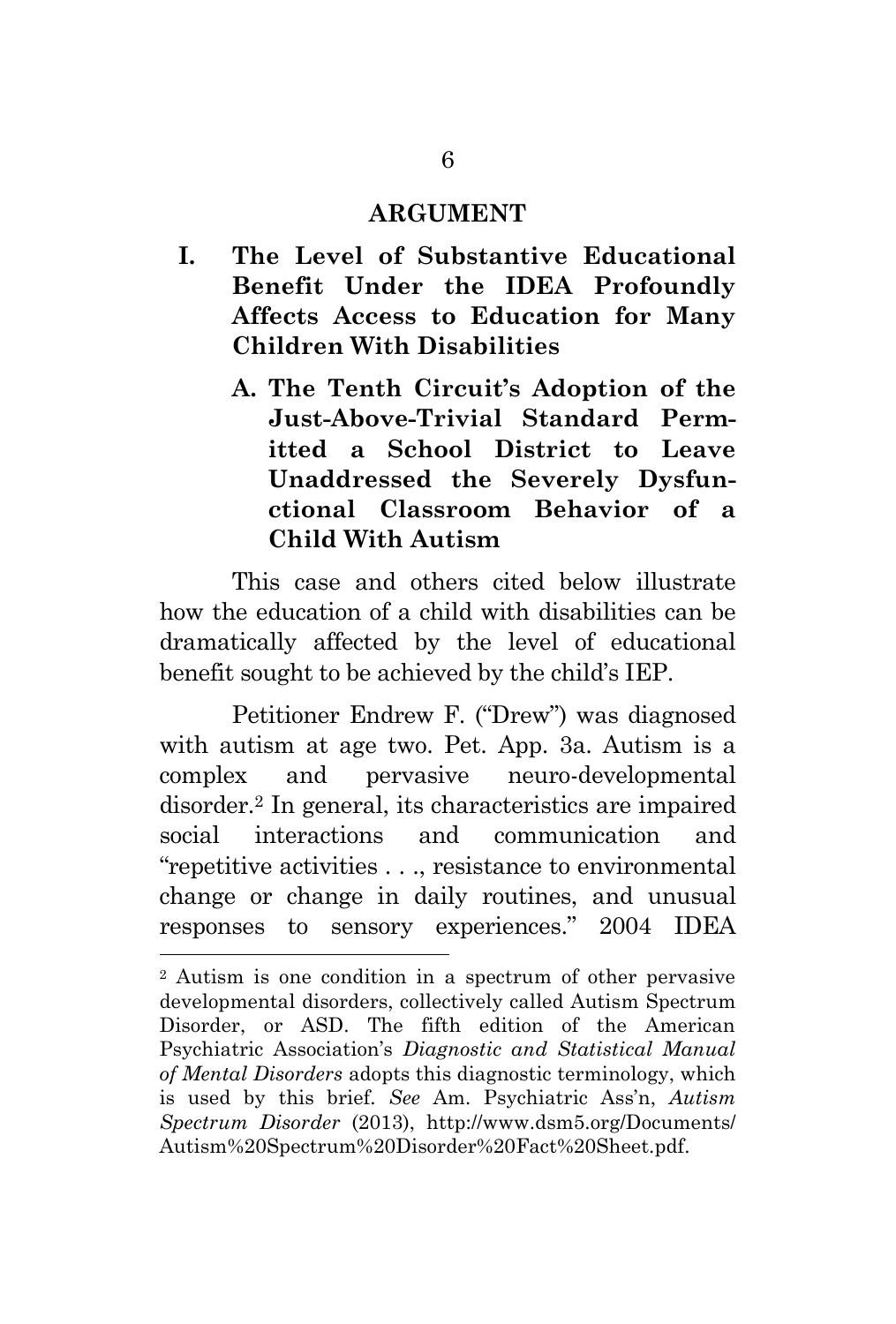Regulations, codified at 34 C.F.R. § 300.8(c)(1)(i). In its more severe forms, individuals with autism may exhibit aggressive or self-injurious behaviors. Connie Anderson, *New Research on Children with ASD and Aggression,* Kennedy Krieger Inst. (2011).<sup>3</sup>

Drew's autism posed significant challenges. It affected his "cognitive functioning, language and reading skills, and his social and adaptive abilities." Pet. App. 3a. Drew attended Douglas County, Colorado schools from preschool through the fourth grade, during which he received special education services. *Id*. 3a-4a. After what the Tenth Circuit termed an "especially rocky fourth-grade year" – Drew "hit things, screamed, ran away from school, and twice removed his clothing and [went] to the bathroom on the floor of the classroom" – Drew's parents withdrew him from the school and placed him in a private school that specialized in educating children with autism. *Id.* 4a, 12a.

Drew's special education in the Douglas County schools differed significantly from the private school because the latter provided Drew with ABA, an evidence-based intervention that the most authoritative voices in American pediatrics have found effective for children with autism.<sup>4</sup> *See infra*

<sup>3</sup> Available at http://www.iancommunity.org/cs/simons\_ simplex\_community/aggression\_and\_asd.

<sup>4</sup> ABA is "the process of systematically applying interventions based upon the principles of learning theory to improve socially significant behaviors to a meaningful degree, and to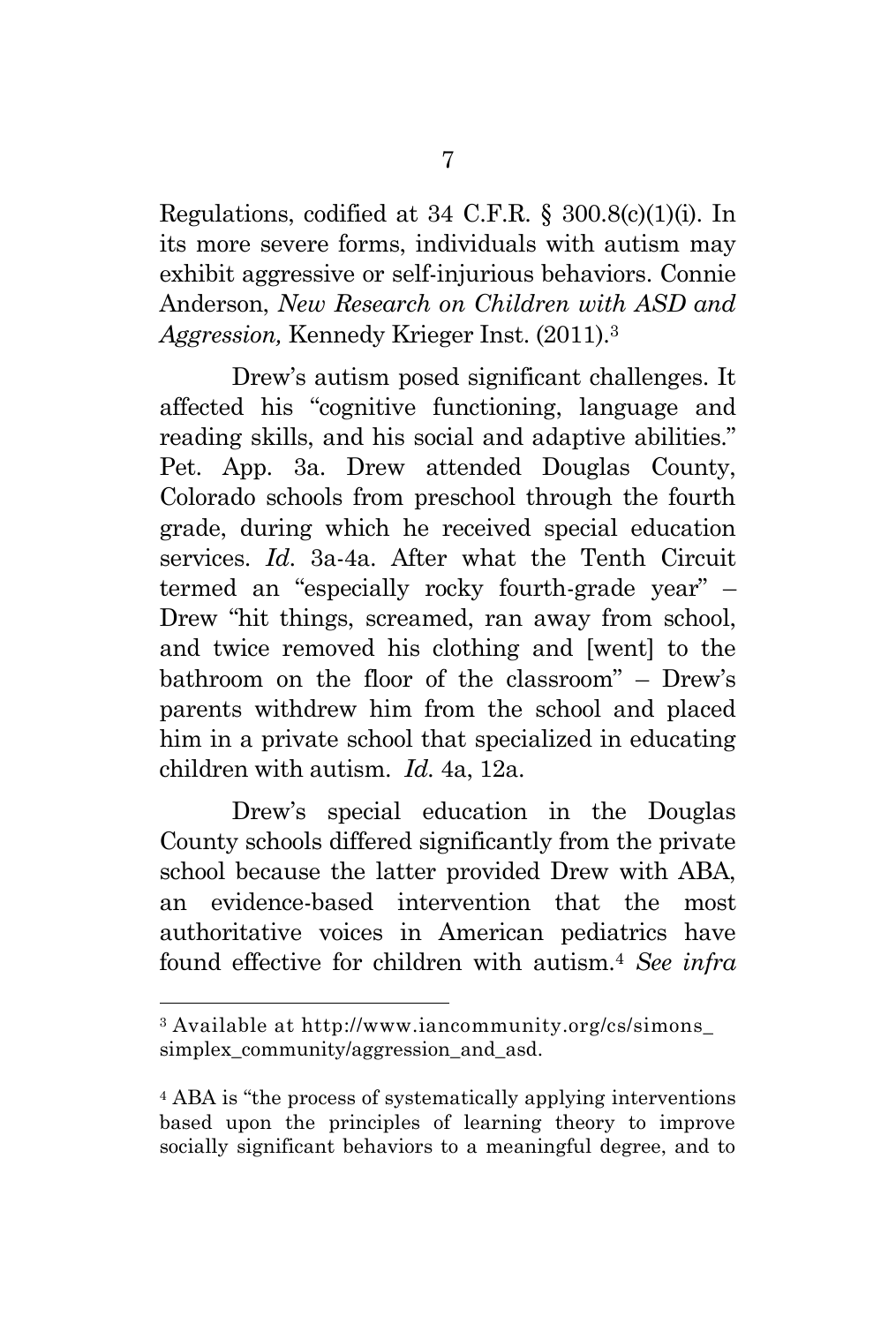Part III. Indeed, the private school's annual education report for Drew noted his remarkable behavioral progress under ABA and recommended: "[c]ontinued one-to-one support from staff members certified in the use of ABA techniques for managing behavior. *Drew has made great behavioral gains over the past school year* and so his current school support team should continue with supports they have in place." Tenth Circuit Joint Appendix ("CA10 Jt. App.") Vol. IV p. 198 (emphasis added). For example, according to his senior teacher, he made a "huge jump" in "not engag[ing] in target behaviors," in "us[ing] the bathroom," and in overcoming phobias so that "he doesn't scream or run in the other direction." *Id.* Vol. II pp. 133-35. Most critically, Drew was able to "attune to what's being done" in the classroom, "increase his math skills," "complete verbal word problems that are functional," and "interact with his teachers and peers." *Id.* pp. 132-33.

Nonetheless, applying the just-above-trivial standard, the Tenth Circuit rejected the parents' argument that the school district had failed to address Drew's educationally debilitating but clearly remediable behaviors and rejected their request for reimbursement of the private school tuition under [20](https://a.next.westlaw.com/Link/Document/FullText?findType=L&pubNum=1000546&cite=20USCAS1412&originatingDoc=I20eae2d54b4c11e5b86bd602cb8781fa&refType=LQ&originationContext=document&transitionType=DocumentItem&contextData=(sc.UserEnteredCitation))  U.S.C.  $\S$  [1412\(10\)\(C\)\(ii\)](https://a.next.westlaw.com/Link/Document/FullText?findType=L&pubNum=1000546&cite=20USCAS1412&originatingDoc=I20eae2d54b4c11e5b86bd602cb8781fa&refType=LQ&originationContext=document&transitionType=DocumentItem&contextData=(sc.UserEnteredCitation)) (providing for reimbursement of private school costs when the school district fails to

demonstrate that the interventions employed are responsible for the improvement in behavior." Center for Autism and Related Disorders, http://www.centerforautism.com/abatherapy.aspx.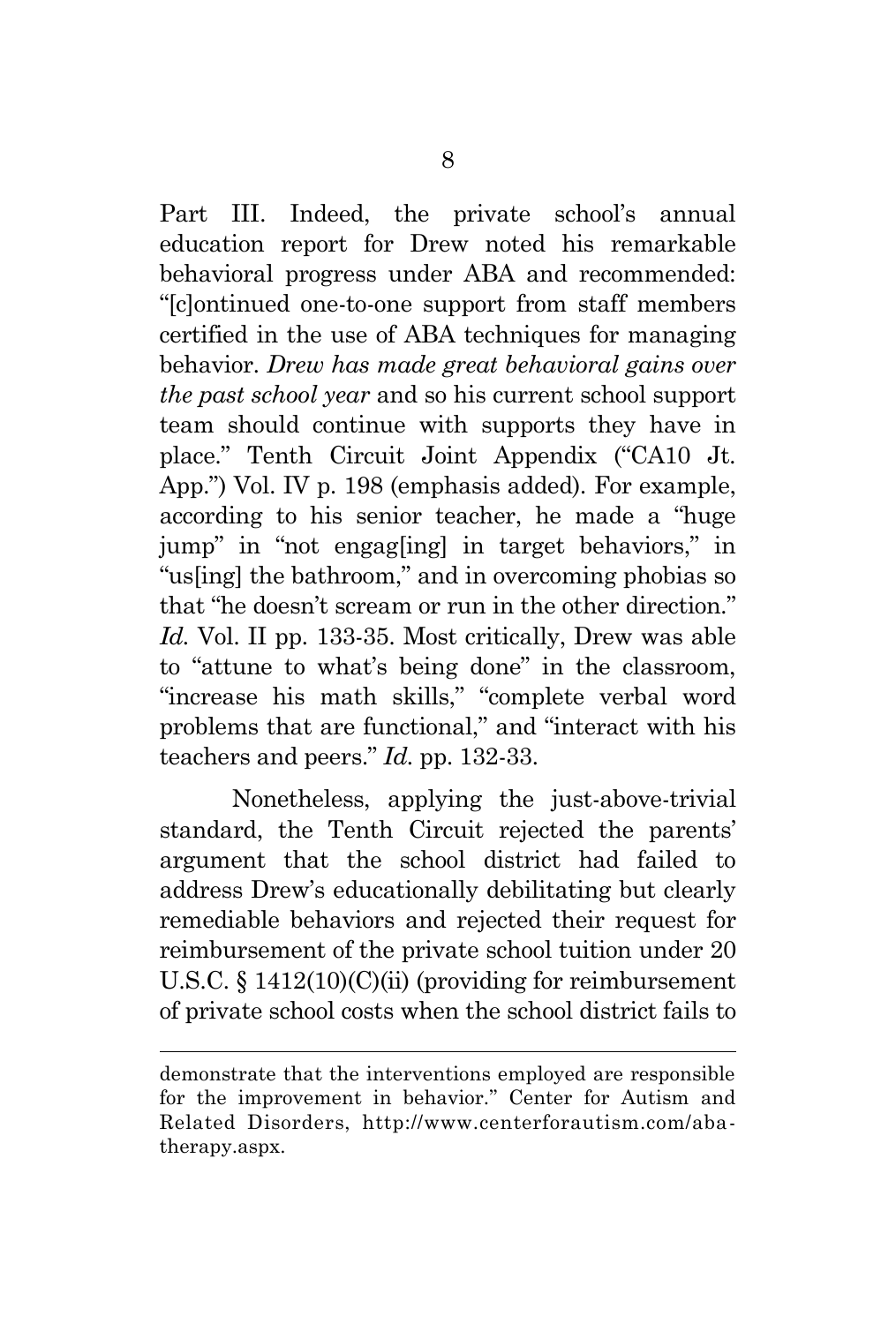make a FAPE available in a timely manner). Pet. App. 23a-26a. At the same time, the Tenth Circuit candidly acknowledged that even under the lesser standard this was a "close case." *Id.* 23a. Thus, had the Tenth Circuit applied the substantial benefit standard, Drew's IEP, without ABA, likely would have been found insufficient to afford Drew access to a FAPE.<sup>5</sup>

# **B. The Level of Substantive Educational Benefit Can Have Dramatic Consequences for the Ability of Children With Disabilities to Access an Education**

In a disturbing pattern, other courts in jurisdictions using the just-above-trivial standard have found that children with autism received a FAPE based on low or even ambiguous goals that excluded evidence-based interventions such as ABA. *See, e.g.*, *Gill v. Columbia 93 Sch. Dist.*, 217 F.3d 1027, 1032 (8th Cir. 2000) (finding that

<sup>&</sup>lt;sup>5</sup> In the Douglas County schools, Drew moved up to subsequent grades each year, but the objectives, measuring criteria, and annual goals contained within each subsequent IEP demonstrate that this "progress" was, at best, just-above-trivial. For example, Drew's IEP for the 2007-08 school year provides for several short-term objectives such as "Drew will make eye contact with peers and teachers with minimal prompting" and "Drew will learn his classmates' names." CA10 Jt. App. Vol. III pp. 147, 158. The following year, Drew "graduated" to the third grade, yet the same short-term objectives remained in his IEP for the 2008-09 school year, underscoring his lack of meaningful progress. *Id.* p. 202. Finally, although dropped from the 2009-10 IEP, Drew's 2010-11 IEP again provided that "Drew will demonstrate knowledge of peers' names . . . ." *Id.* p. 272.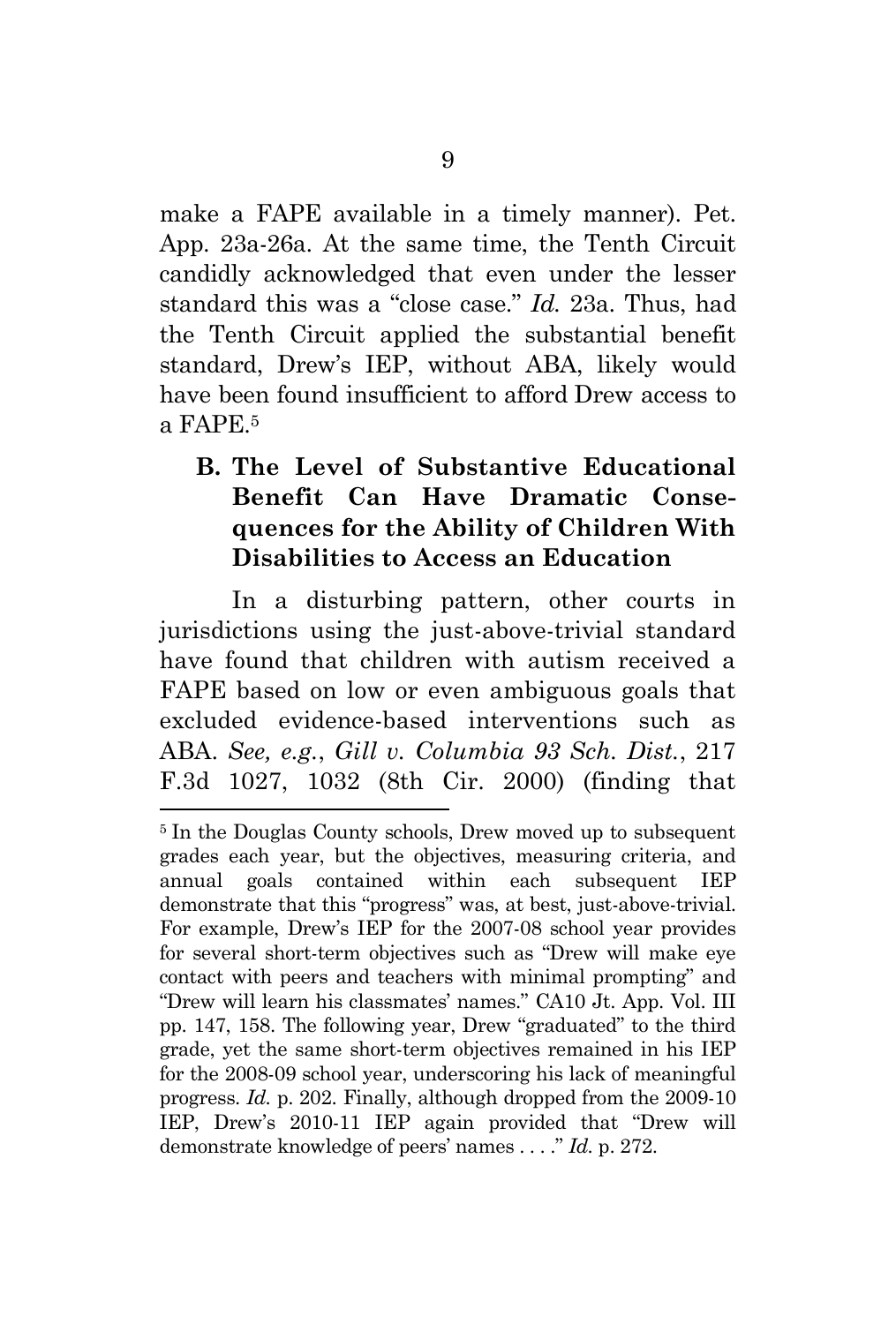district's IEP for a kindergarten child with autism met the just-above-trivial standard, rather than parents' requested Lovaas (ABA) program under which the student's "verbal skills improved");<sup>6</sup> *Z.F. v. South Harrison Cmty. Sch. Dist.*, No. 404CV0073DFHWGH, 2005 WL 2373729, \*8, \*\*10- 11 (S.D. Ind. Sept. 1, 2005) (applying the justabove-trivial standard to uphold portion of an IEP that failed to list any academic goals and that would "eliminate the district's support for [the child's] at-home ABA instruction, [and] sharply curtail [his] access to ABA teaching methods in the classroom setting" despite the ABA instruction having been "appropriate and effective."); *see also*, *K.S. ex rel. P.S. v. Fremont Unified Sch. Dist.*, 679 F. Supp. 2d 1046, 1054 (N.D. Cal. 2009) (under just-above-trivial standard, upholding admin-

<sup>6</sup> "Lovaas" refers to the ABA intervention program developed at UCLA under the direction of Dr. O. Ivar Lovaas*.* http://www.lovaas.com. In 1987, Dr. Lovaas published a landmark research study showing 90% of subject children with autism substantially improved when utilizing ABA, compared to the control group, and close to half attained a normal IQ and tested within the normal range on adaptive and social skills. Ole Ivar Lovaas, *Behavioral treatment and normal educational and intellectual functioning in young autistic children*, 55 J. CONSULTING & CLINICAL PSYCHOLOGY 1, 6 (1987). A 1993 study showed that these same children had maintained their skills into early adolescence and could succeed in life without costly special education and residential services. John Jay McEachin, et al., *Long-term outcome for children with autism who received early intensive behavioral treatment*, 97 AM. J. MENTAL RETARDATION 4, 359- 372 (1993).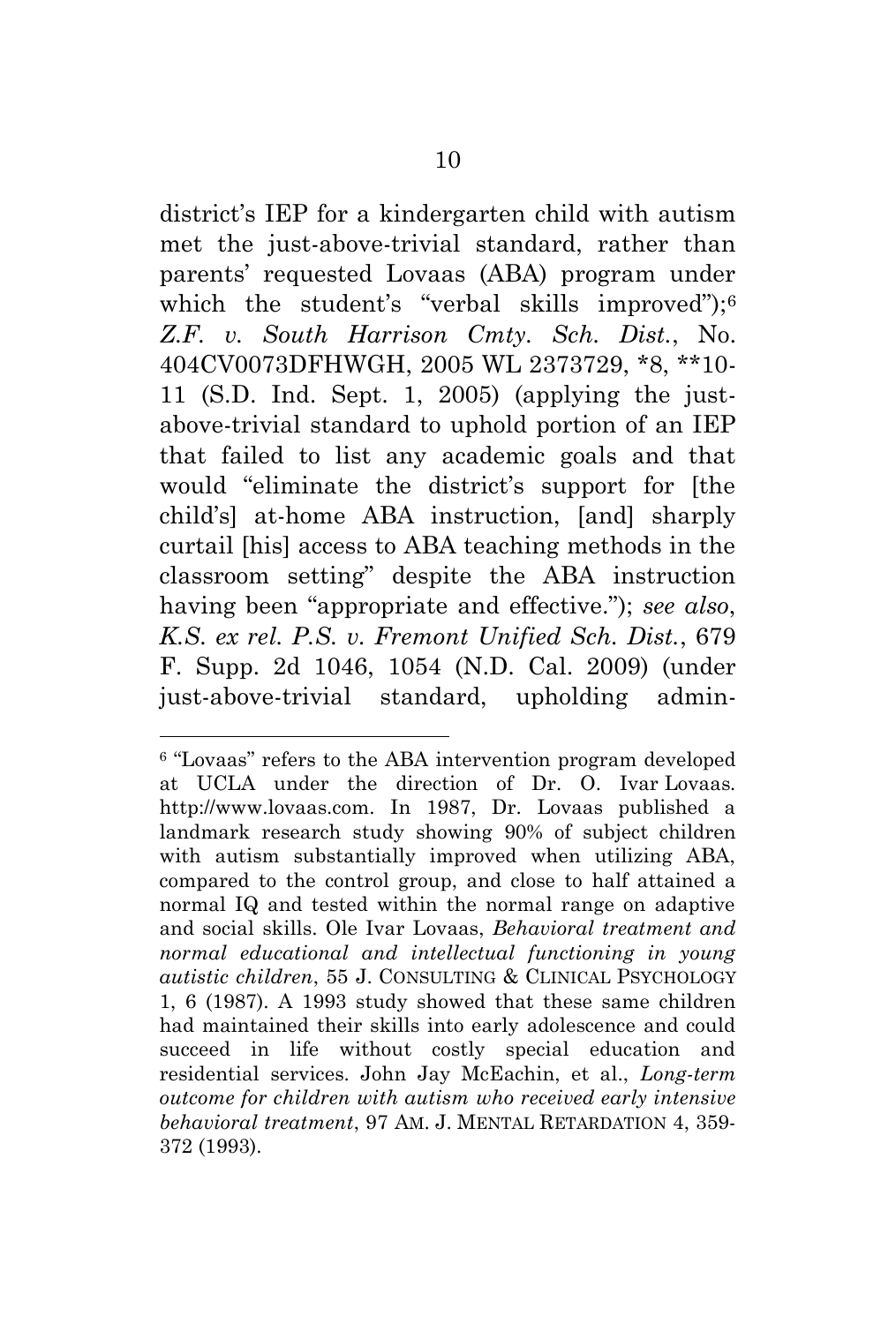istrative law judge's determination that child making slow and incomplete progress on district's IEP goals was not capable of making any further progress, and thus had received a FAPE, despite expert testimony that ABA intervention would allow for "a better potential for progress").

By contrast, in jurisdictions that apply a substantial benefit standard, a student with autism has materially better prospects for receiving interventions that can be vital to his access to an education. *See*, *e.g.*, *New Milford Bd. of Educ. v. C.R.*, 431 Fed. Appx. 157, 160 (3d Cir. 2011) (holding that the district's IEP did not meet the substantial benefit standard due to its failure to provide an after-school ABA program for a student with autism whose "behaviors were not only detrimental to his home life, but also interfered with his learning"); *Blake C. ex rel. Tina F. v. Dep't of Educ., Haw.*, 593 F. Supp. 2d 1199, 1207-13 (D. Haw. 2009) (reversing hearing officer's finding that the district's IEP, under which the student made minimal progress, satisfied the just-above-trivial standard, and instead finding that under the substantial benefit standard, the parents were entitled to reimbursement for private placement at Pacific Autism Center, a school dedicated to research-based services using ABA for special needs children with autism);<sup>7</sup> *Woods v. Northport Pub. Sch.*, 487 Fed. Appx. 968, 975, 978 (6th Cir. 2012) (holding that district's IEP did not

<sup>7</sup> *See* https://www.autismspeaks.org/resource/pacific-autismcenter.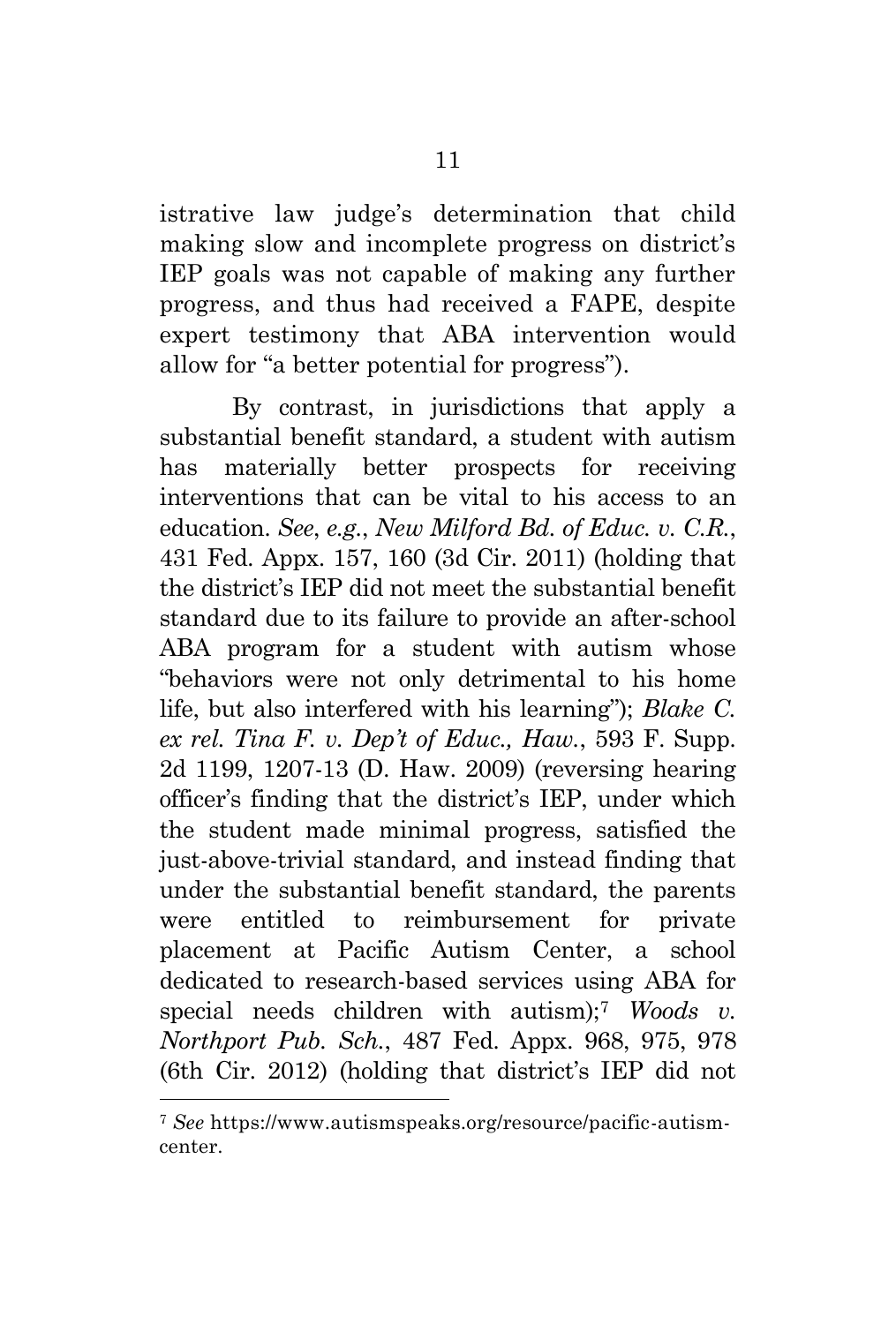meet the meaningful benefit standard because, although the student with autism made "some progress during his second-grade year[,]" it was not "*meaningful* in light of [his] potential," and ordered 768 hours of one-to-one compensatory education with a tutor qualified to teach children with autism) (emphasis in original); *see also*, *T.H. v. Bd. of Educ. of Palatin Cmty. Consol. Sch. Dist. 15*, 55 F. Supp. 2d 830, 843 (N.D. Ill. 1999) (before Seventh Circuit adopted lesser standard, court held under the substantial benefit standard that school's IEP did not provide opportunity for a "meaningful access to education" and ordered reimbursement of parent's 38-hour ABA/DTT program).<sup>8</sup>

This disparity in educational access, however, is not limited to children with autism. Children with a wide range of disabilities continue to fall further behind their peers as a result of the just-above-trivial benefit standard, which lowers the school district's obligation to, and expectations for, such children. *See*, *e.g.*, *K.E. ex rel. K.E. v. Independent School Dist. No. 15*, 647 F.3d 795, 810 (8th Cir. 2011) (upholding under just-above-trivial standard the district court's finding that the IEP for a child with bipolar disorder and fetal alcohol syndrome was sufficient despite acknowledging

<sup>8</sup> DTT, or discrete trial training, is a style of ABA teaching that "uses a series of trials to teach each step of a desired behavior or response." Centers for Disease Control and Prevention ("CDC"), *Autism Spectrum Disorder (ASD) Treatment*, http://www.cdc.gov/ncbddd/autism/treatment.html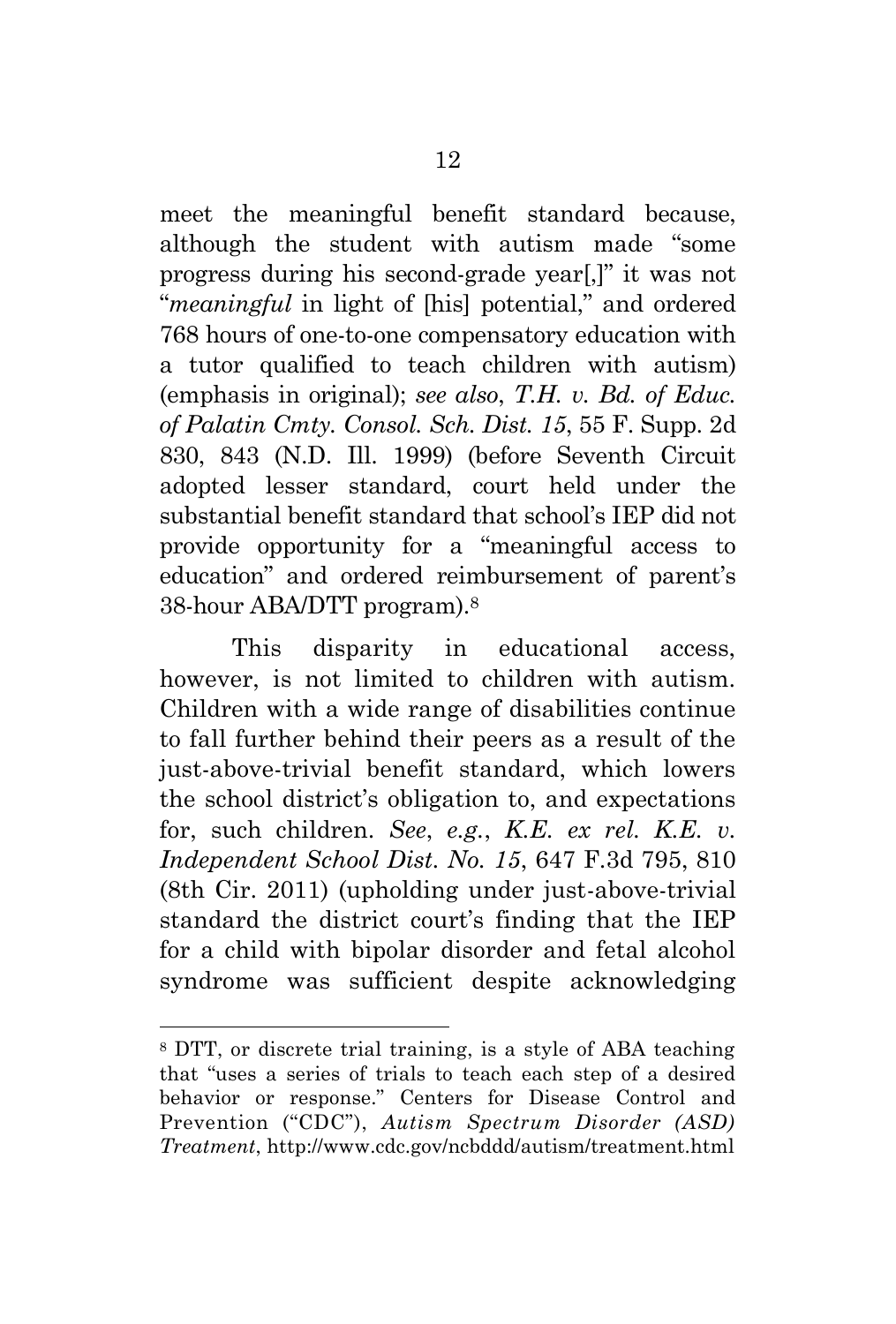that her test results "do not demonstrate the level of growth that is typical for children of her grade level"; dissent, applying the "meaningful benefit" standard, would have reversed because child's academic progress in the relevant period was "trivial"); *J.L. v. Mercer Island Sch. Dist.*, No. C06- 494MJP, 2010 WL 3947373, at \*1, \*8 (W.D. Wash. Oct. 6, 2010) (on remand from Ninth Circuit to apply the just-above-trivial standard, district court upheld IEP for child with learning disabilities even though the district court had previously rejected it under the substantial benefit standard because the IEP had remained "essentially unchanged" from the year before, under it the student continued to "fall[] further behind her classmates,"<sup>9</sup> and by contrast now was making "remarkable progress" at private placement).

In comparison, under the substantial benefit standard, school districts have higher expectations and accordingly provide more support for children with various disabilities. *See*, *e.g.*, *[Ridgewood Bd. of](http://www.westlaw.com/Link/Document/FullText?findType=Y&serNum=1999090196&pubNum=506&originatingDoc=I54e16e004a8411db99a18fc28eb0d9ae&refType=RP&fi=co_pp_sp_506_247&originationContext=document&vr=3.0&rs=cblt1.0&transitionType=DocumentItem&contextData=(sc.Search)#co_pp_sp_506_247)  Educ. v. N.E. ex rel. M.E.*[, 172 F.3d 238, 247 \(3d Cir.](http://www.westlaw.com/Link/Document/FullText?findType=Y&serNum=1999090196&pubNum=506&originatingDoc=I54e16e004a8411db99a18fc28eb0d9ae&refType=RP&fi=co_pp_sp_506_247&originationContext=document&vr=3.0&rs=cblt1.0&transitionType=DocumentItem&contextData=(sc.Search)#co_pp_sp_506_247)  [1999\)](http://www.westlaw.com/Link/Document/FullText?findType=Y&serNum=1999090196&pubNum=506&originatingDoc=I54e16e004a8411db99a18fc28eb0d9ae&refType=RP&fi=co_pp_sp_506_247&originationContext=document&vr=3.0&rs=cblt1.0&transitionType=DocumentItem&contextData=(sc.Search)#co_pp_sp_506_247) (employing substantial benefit standard to reverse district court decision that had used the justabove-trivial standard to uphold school's IEP for a child with a learning disability in reading and writing; upon remand to apply the higher standard, the district court concluded that the school district

<sup>9</sup> *J.L. v. Mercer Island Sch. Dist.*, No. C06-494P, 2006 WL 3628033, at \*1 (W.D. Wash. Dec. 8, 2006).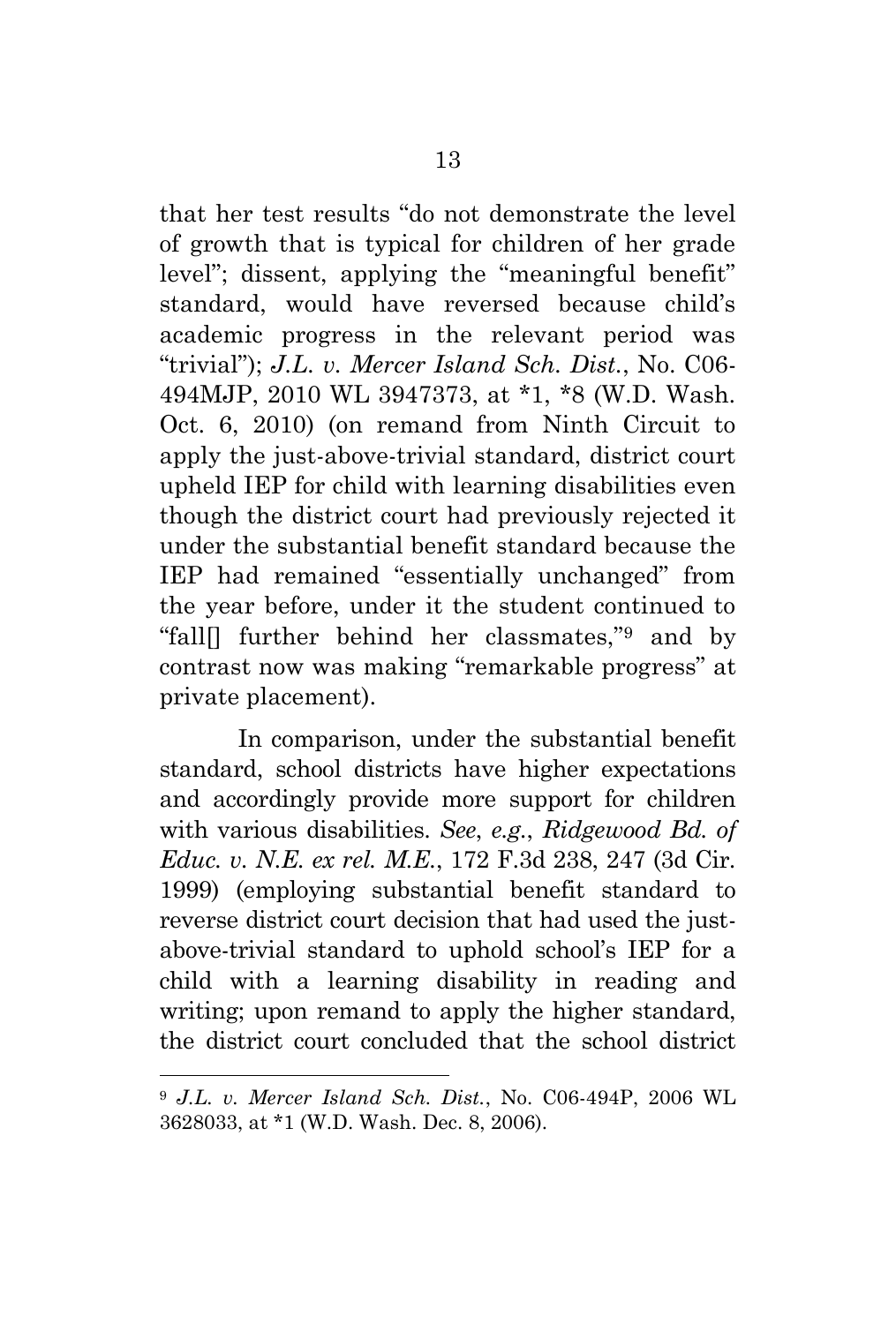was not providing a FAPE);<sup>10</sup> *Polk v. Cent. Susquehanna Intermediate Unit 16*, 853 F.2d 171, 172, 184-85 (3d. Cir. 1988), *cert. denied*, 488 U.S. 1030 (1989) (holding that although the district's consultative physical therapy to "a child with severe mental and physical impairments" conferred some benefit in that less regression might occur, under the heightened substantial benefit standard, such benefit may not be sufficient, especially in light of the child's dramatic improvement under direct physical therapy); *Day v. Radnor Tp. Sch. Dist.*, Civ. A. No. 92-3764, 1993 WL 34761 at \*1, \*3 (E.D. Penn. Feb. 8, 1993) *and* 1993 WL 95506 at \*2 (Mar. 31, 1993) (stating that, although the parties did not dispute that a "severely retarded and multiply handicapped" child would make some progress at day school, under the substantial benefit standard the child was entitled to attend a residential school where she had made "significant progress").

The pattern in these cases indicates that the conflict among the courts of appeals over the substantive level of educational benefit has added a factor – the federal appellate jurisdiction where the child goes to school – that should have no place in

<sup>10</sup> Lester Aron, Too Much or Not Enough: How Have the Circuit Courts Defined a Free Appropriate Education After Rowley?, 39 SUFFOLK U. L. REV. 1, 9, n.61 (2005) (citing unpublished decision: *Ridgewood Bd. of Educ. v. N.E. ex rel M.E.,* No. 97-02039 (D.N.J. Apr. 17, 2000)).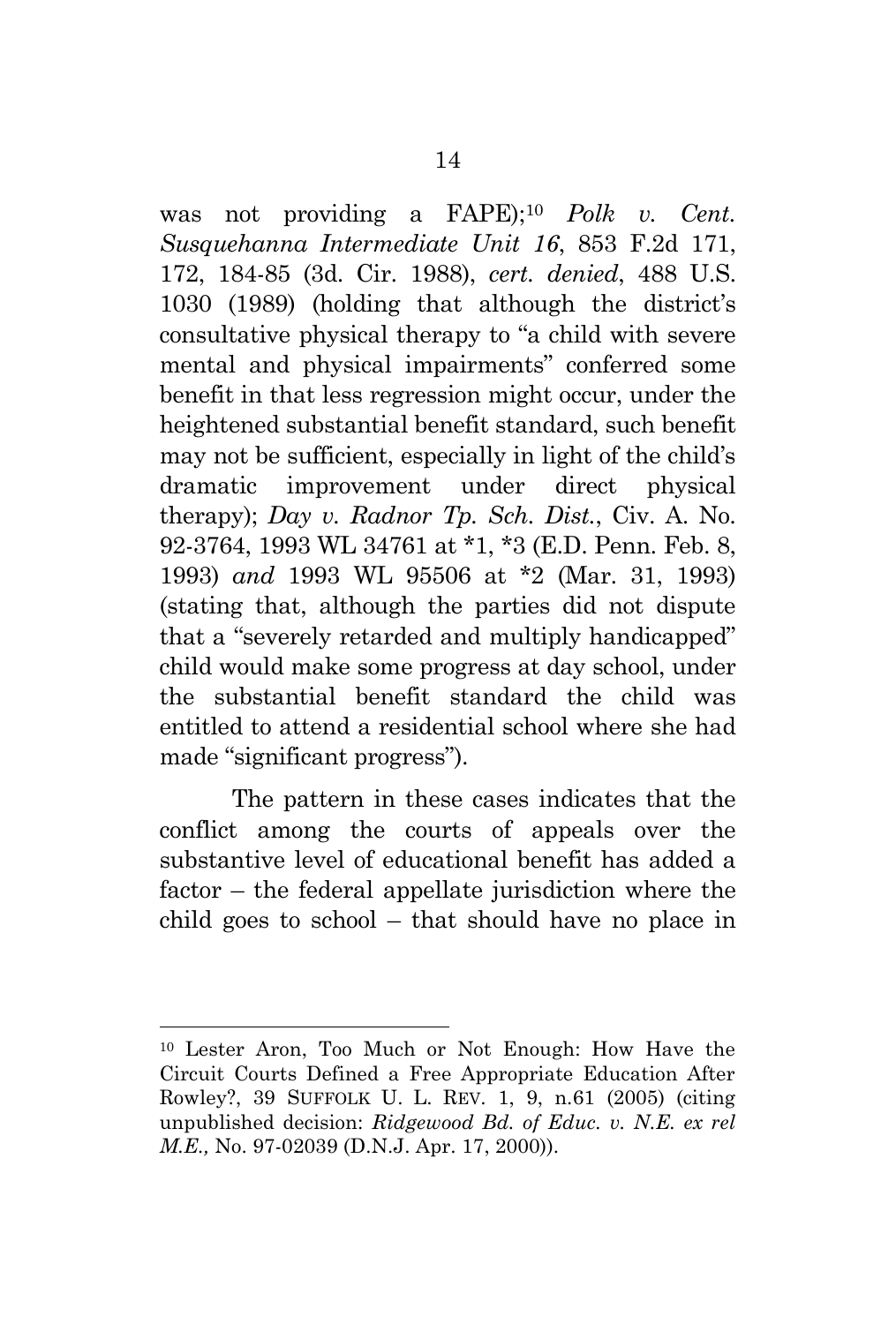evaluating and meeting the needs of children with disabilities under the IDEA 11

# **II. Children With Disabilities, Their Parents and School Districts Will Benefit From a Clearly Defined Level of Educational Benefit Under the IDEA**

The resolution of the appropriate standard for a FAPE is important to countless numbers of children with disabilities, their parents, and their educators. A uniform national standard will afford parents and school districts better predictability of litigation outcomes, which will allow them to reach an early consensus on the IEP for a child with disabilities. In turn, this will reduce the time and money spent on litigation by school districts that could better be spent on the education of children with disabilities. *See generally* Perry A. Zirkel &

<sup>11</sup> A majority of children with disabilities served by the IDEA are disadvantaged because they go to school in federal appellate jurisdictions that have not adopted the substantial benefit standard. Thus, only about 19% of children with disabilities are in jurisdictions that apply the substantial benefit standard compared with approximately 40% in jurisdictions that apply the just-above-trivial standard. The remaining children are in jurisdictions that appear to apply the just-above-trivial standard or are internally conflicted or have not endorsed a specific level of review. *Compare* U.S. Dep't of Education, Office of Special Education and Rehabilitative Services, *37th Annual Report to Congress on the Implementation of the Individuals with Disabilities Education Act*, 223 (Dec. 2015) (state by state table), http://www2.ed.gov/about/reports/annual/osep/2015/parts-bc/37th-arc-for-idea.pdf *with* Cert. Pet. at 9-14.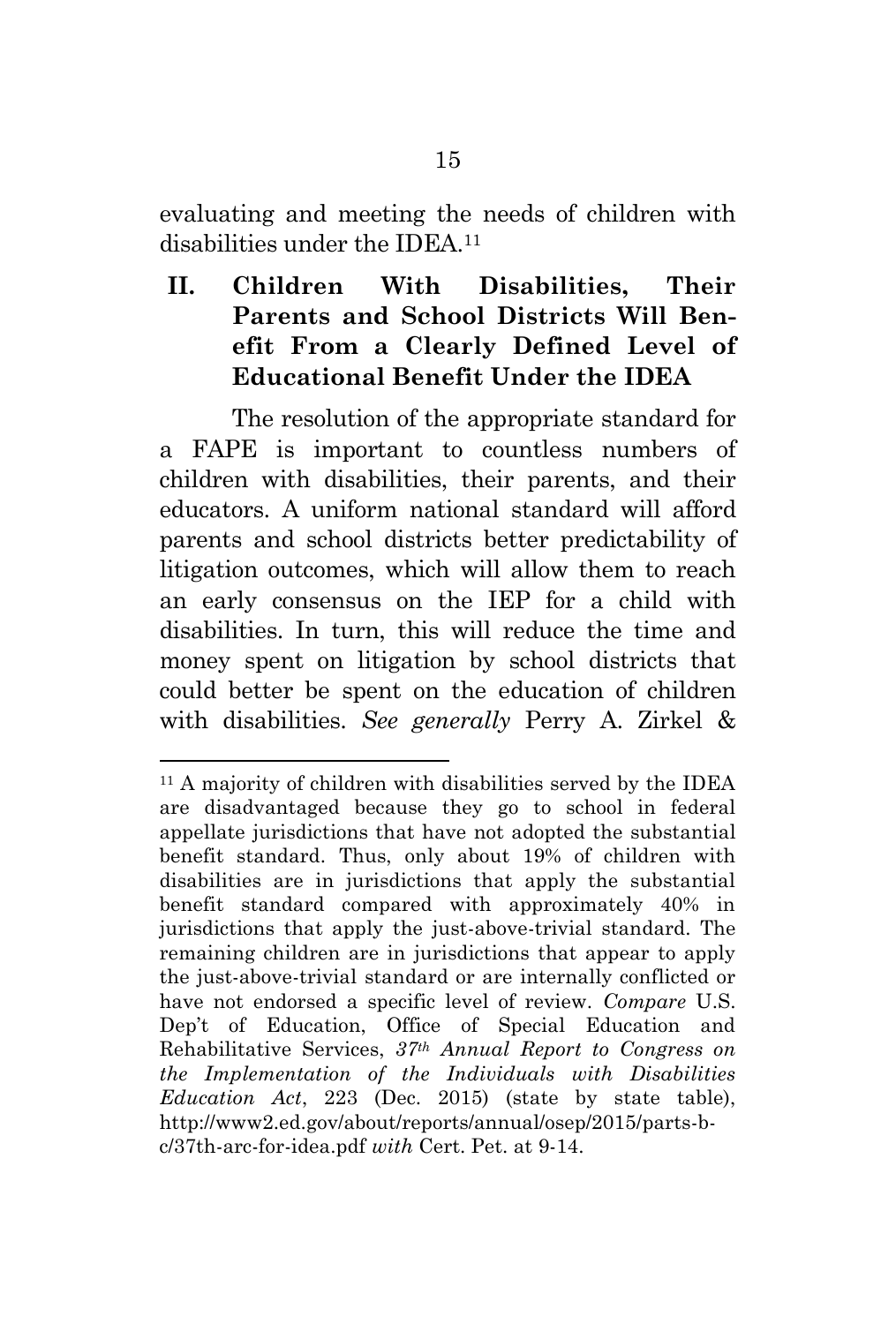James Newcomer, *An Analysis of Judicial Outcomes of Special Education Cases*, 65 EXCEPTIONAL CHILD. 469 (1999) (finding a marked increase in litigation from 1975 to 1995); Perry A. Zirkel & Brent L. Johnson, *The "Explosion" in Education Litigation: An Updated Analysis*, 265 EDUC. LAW REP. 1 (2011) (finding a steady, rather dramatic increase from 1970s through 2010).

For parents of children with autism, as well as other disabilities, predictability of litigation outcomes could avoid the stress of a lawsuit in their already overburdened lives. *See* Jane Gross, *For Families of Autistic, the Fight for Ordinary*, N.Y. TIMES, Oct. 22, 2004, at A1 (raising children with autism is "a relentless, labor-intensive and harrowing task, overwhelmingly performed by mothers, that tests the strength of marriages, the resilience of siblings and the endurance of the women themselves, autism educators and medical professionals say"). *See generally* Laura A. Schieve, et al., *The Relationship Between Autism and Parenting Stress*, 119 PEDIATRICS S1, S114, S115, S121 (2007).

Finally, a uniform standard will serve those parents without other educational prospects for their child and without the resources to litigate, and will at least mitigate, if not eliminate, the undesirable jurisdiction-dependent nature of an IDEA education.<sup>12</sup> At the same time, it will end the

<sup>12</sup> One study found that almost 25% of children with disabilities are living in poverty, compared with 16% of children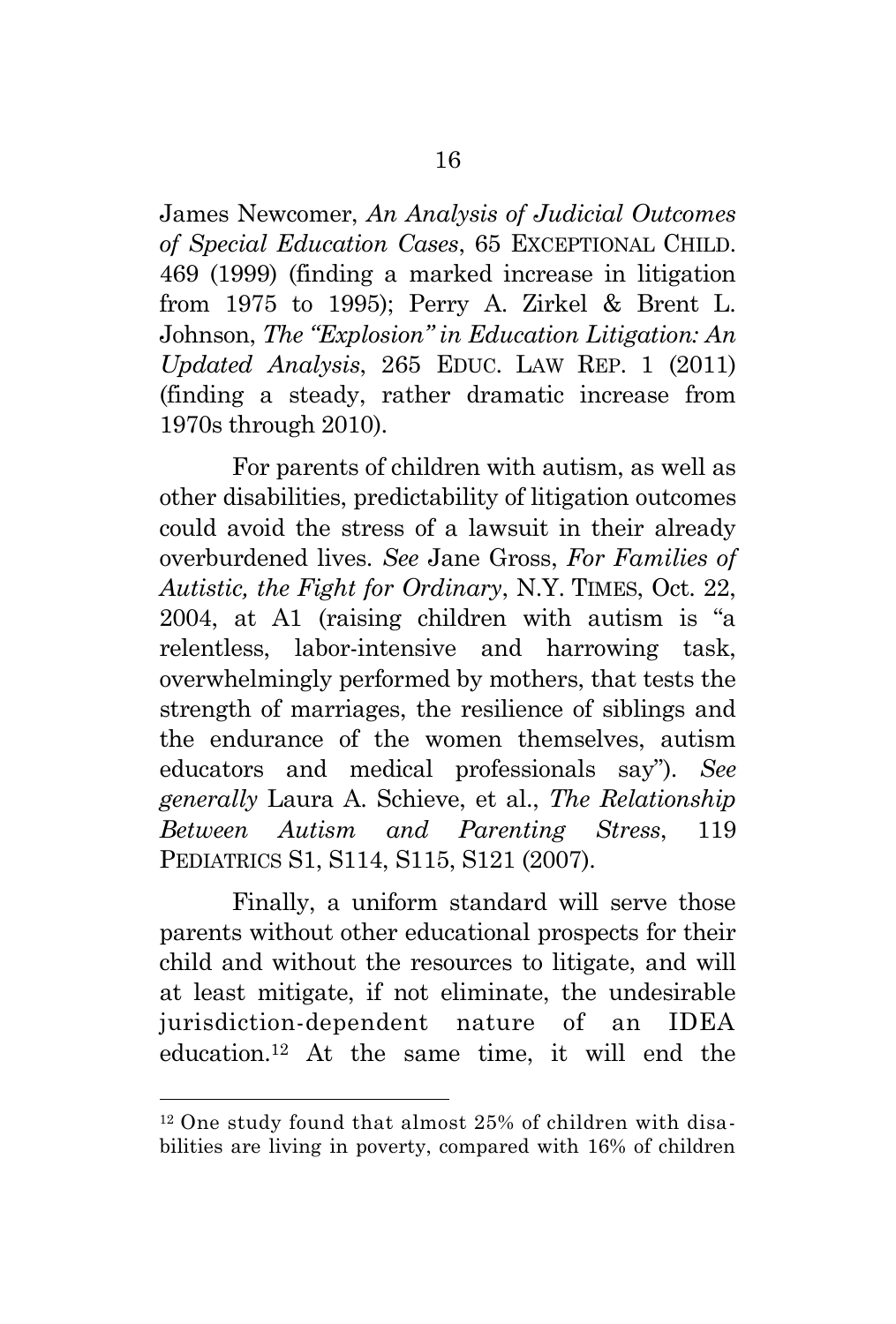unseemly conflict among the courts of appeals in an area of supreme importance to the nation and its children with disabilities.

**III. Review Is Warranted Given the Dramatic Increase In the Diagnoses of Children With Autism and Other Disabilities, and Developments Post-***Rowley* **of Effective Classroom Interventions and Assistive Technology**

As demonstrated by the IDEA case law, the just-above-trivial standard lowers educational expectations for the ever increasing number of children with autism disorders and other disabilities served by the IDEA. A standard that lowers expectations is especially undesirable because, since *Rowley*, new interventions and remarkable assistive technologies have dramatically expanded the ability of these children to access an education.

in the general population. *See* Mary Wagner, et al., Special Education Elementary Longitudinal Study: The Children We Serve: The Demographic Characteristics of Elementary and Middle School Students with Disabilities and Their Households, at 28 (2002), <http://files.eric.ed.gov/fulltext/> ED475794.pdf. While this case involves a claim for reimbursement for tuition at a private school, the standard for judging whether Drew received a FAPE applies to a challenge to an IEP by, for example, impoverished parents of a child who remains in the public school. See generally *Forest Grove Sch. Dist. v. T.A.*, 557 U.S. 230 (2009).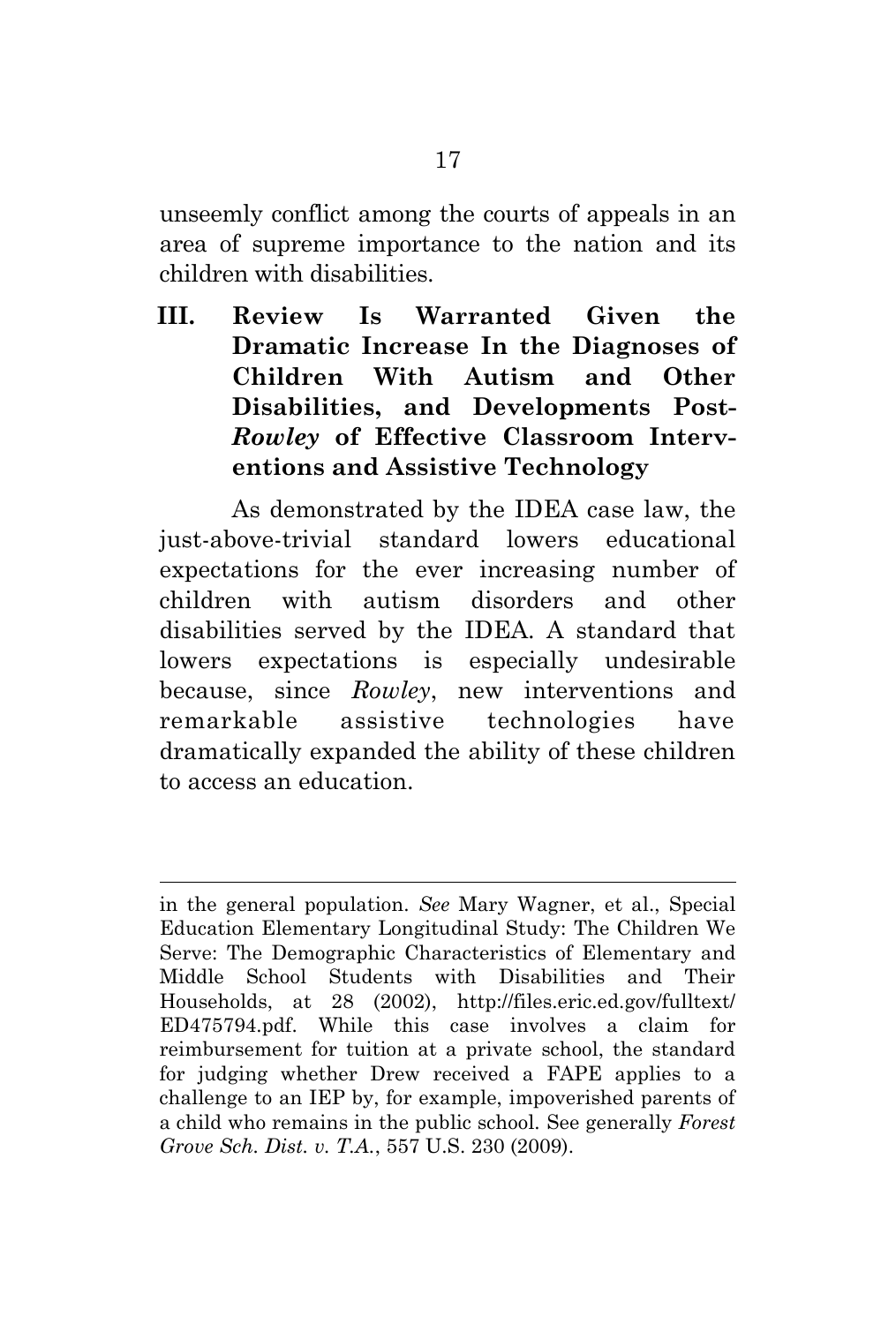# **A. The Increase in the Diagnosis of Autism Spectrum Disorders and Other Disabilities**

Overall, the number of children with disabilities served by the IDEA has grown rapidly. In 1976-77, the IDEA served 3.69 million children with disabilities. By 2012-13, that number was more than 6.4 million. U.S. Dep't of Educ., Nat'l Ctr. for Educ. Statistics (2014) ("NCES Statistics").<sup>13</sup> Within that population, the number of children with ASD has grown even more rapidly.<sup>14</sup>

Since 2000, the estimated total number of American children diagnosed with ASD has increased from one in every 150 children in 2002 to one in every 68 in 2010, a 123% increase over just eight years. Centers for Disease Control and Prevention ("CDC"), *Prevalence of Autism Spectrum Disorder Among Children Aged 8 Years — Autism and Developmental Disabilities Monitoring Network, 11 Sites, United States, 2010*, 63 MORBIDITY & MORTALITY WKLY. REP. 2, 8 (March 28, 2014). For boys, the number is as high as 1 in every 42. *Id.*<sup>15</sup>

 $\overline{a}$ 

<sup>15</sup> The estimates are based on "information collected from the health and special education (if available) records of children who were 8 years old and lived in areas of Alabama, Arizona, Arkansas, Colorado, Georgia, Maryland, Missouri, New

<sup>13</sup> Available at http://nces.ed.gov/programs/digest/d14/tables/ dt14\_204.30.asp.

<sup>14</sup> Autism was added to the IDEA's list of covered disabilities in 1990. 20 U.S.C. § 1401.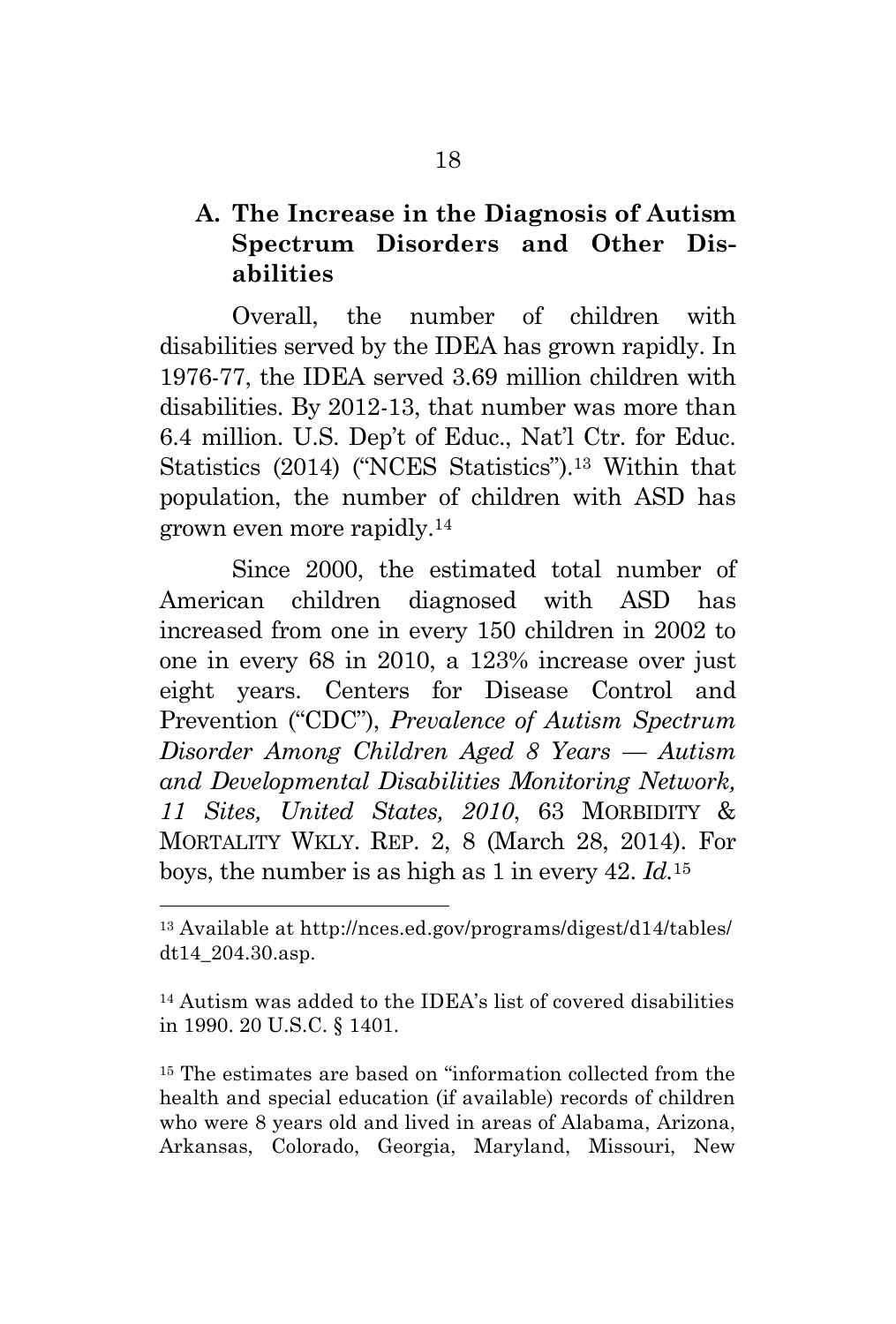Correspondingly, the number of children receiving special education services for ASD under the IDEA has risen steeply. In 1992-93, shortly after the Department of Education began collecting statistics, approximately 20,000 children were classified as autistic under the IDEA. *Special Education: Children With Autism*, U.S. Government Accountability Office (Jan. 2005) at 17.<sup>16</sup> By 2002-03, that number had risen to 137,000 children. NCES Statistics, *supra* at 12 (citing 2002-03 statistics). By 2012-13, the number had risen to  $498,000$  children  $$ an almost twenty-five fold increase since 1992-93. *Id.*

# **B. Applied Behavior Analysis Is an Evidence Based, Effective Intervention for ASD**

The 2004 amendments to the IDEA require schools to use instructional practices and interventions "based on peer-reviewed research to the extent practicable." 20 U.S.C. § 1414(d)(1)(A)(i)(IV). For children with ASD, public health agencies and leading child and mental health organizations have endorsed ABA based on such research.<sup>17</sup> *See*, *e.g.*, CDC, *Autism Spectrum Disorder* 

Jersey, North Carolina, Utah, and Wisconsin in 2010." CDC, *10 Things to Know About New Autism Data* (Mar. 31, 2014), http://www.cdc.gov/features/dsautismdata/index.html.

<sup>16</sup> Available at http://www.gao.gov/assets/250/245066.pdf.

 $\overline{a}$ 

<sup>17</sup> ABA became widely accepted post-*Rowley* after several successful research studies in the late 1980s and early 1990s. Koenig M. Gerenser, *SLP-ABA: Collaborating to support*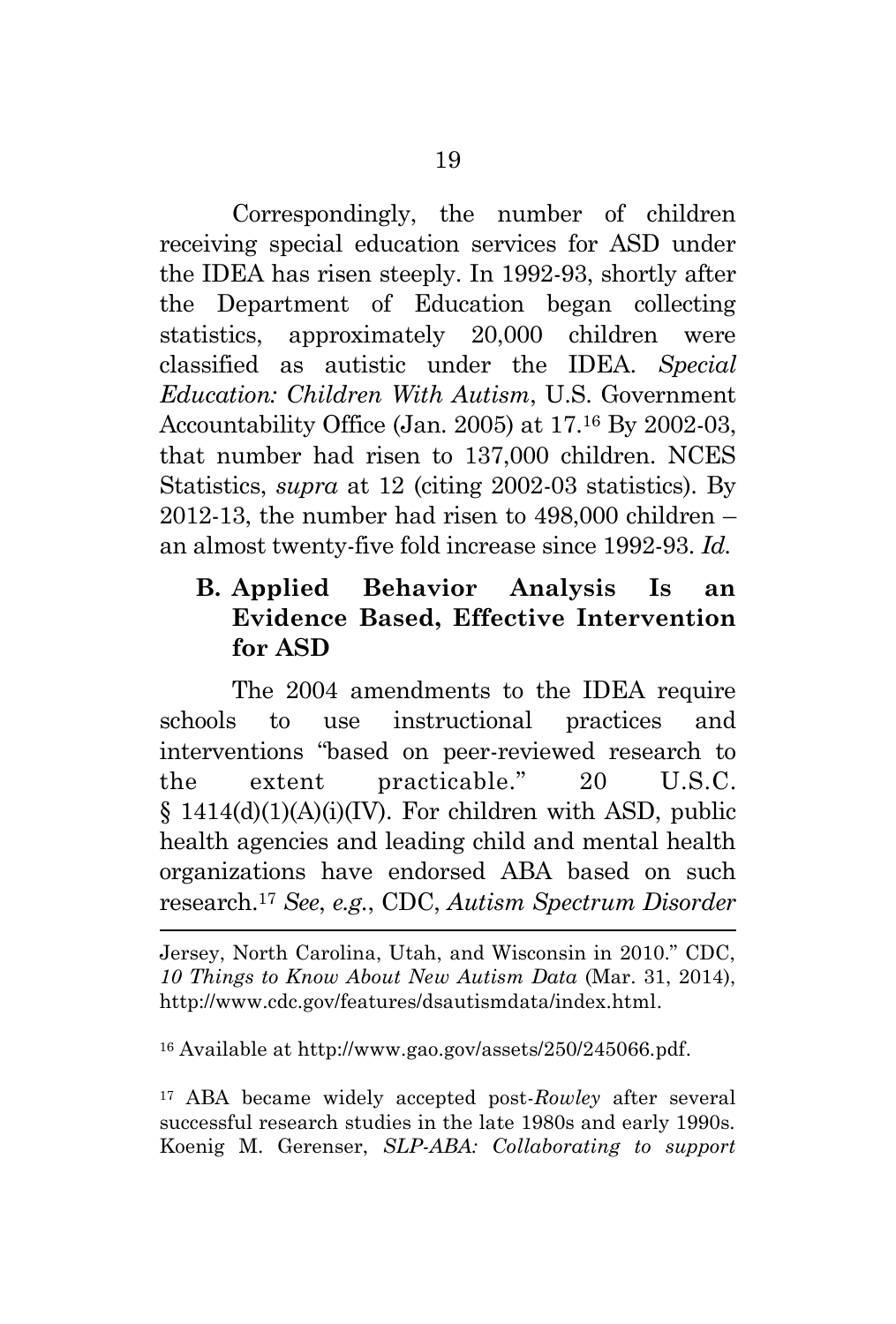*(ASD)* (Feb. 24, 2015)<sup>18</sup> ("ABA has become widely accepted among health care professionals"); U.S. Dep't of Health & Human Servs. et al., *Mental Health: A Report of the Surgeon General*, 163-64 (1999) ("Thirty years of research demonstrated the efficacy of applied behavioral methods . . .");<sup>19</sup> Scott M. Myers, Chris Plauché Johnson, the Council on Children With Disabilities, *Management of Children With Autism Spectrum Disorders*, 120 PEDIATRICS 5 (Nov. 2007) ("[t]he effectiveness of ABA-based intervention in ASDs has been well documented through 5 decades of research by using single-subject methodology and in controlled studies of comprehensive early behavioral intervention programs in university and community settings.") (footnotes omitted). Relevant to the education of children with ASD, a 2011 review of twenty-seven studies published in peer-reviewed literature demonstrated that this intervention was effective for improving language, cognitive skills, and reducing anxiety and aggression in children with ASD. Geraldine Dawson & Karen Burner, *Behavioral interventions in children and adolescents with autism spectrum* 

*individuals with communication impairments*, 1 J. OF SPEECH & LANGUAGE PATHOLOGY – APPLIED BEHAVIOR ANALYSIS 1, 3- 4 (2006); *see also* n.6, *supra* at 7.

 $\overline{a}$ 

<sup>18</sup> Available at [http://www.cdc.gov/ncbddd/autism/treatment.](http://www.cdc.gov/ncbddd/autism/treatment) html.

<sup>19</sup> Available at [http://profiles.nlm.nih.gov/ps/access/NNBBHS.](http://profiles.nlm.nih.gov/ps/access/NNBBHS) pdf.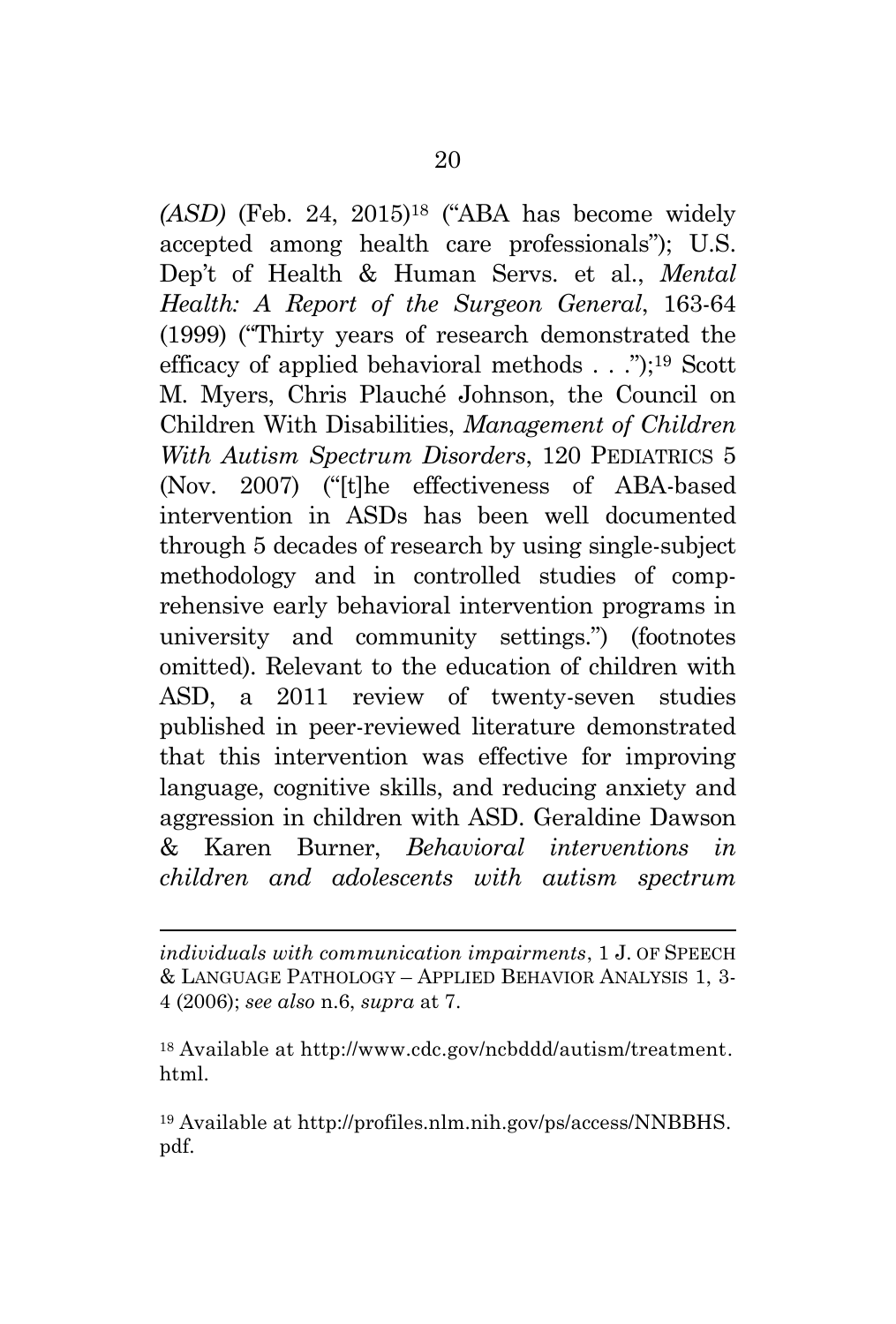*disorder: a review of recent findings*, 23 CURR. OPIN. PEDIATR. 6, 616-20 (2011).

**C. Assistive Technologies That Did Not Exist When** *Rowley* **Was Decided Offer Children With Disabilities Greater Access to an Education**

In 1997, the IDEA was amended to require IEP support teams to consider the assistive technology needs of all children with disabilities. 20 U.S.C.  $$1414(d)(3)(B)(v).^{20}$  Assistive technology helps children with disabilities in myriad ways that could not have been anticipated when *Rowley* was decided. For example, with respect to socio-behavioral impairments, such as autism, a software application called Mind Reader teaches children social skills by helping them to recognize facial expressions and emotions in others. Sara (Beth) Cardwell Foreman, Doctoral Dissertation, *Assistive Technologies used by Students With Asperger's Syndrome to Improve Performance in the General Education Classroom,* at 22 (2014).<sup>21</sup>

<sup>20</sup> The IDEA defines an "assistive technology device" as "any item, piece of equipment, or product system, whether acquired commercially off the shelf, modified, or customized, that is used to increase, maintain, or improve functional capabilities of a child with a disability." 20 U.S.C.  $$1401(1)(A).$ 

<sup>21</sup> Available at [http://nsuworks.nova.edu/cgi/viewcontent.cgi?](http://nsuworks.nova.edu/cgi/viewcontent.cgi) article=1007& context=gscis\_etd.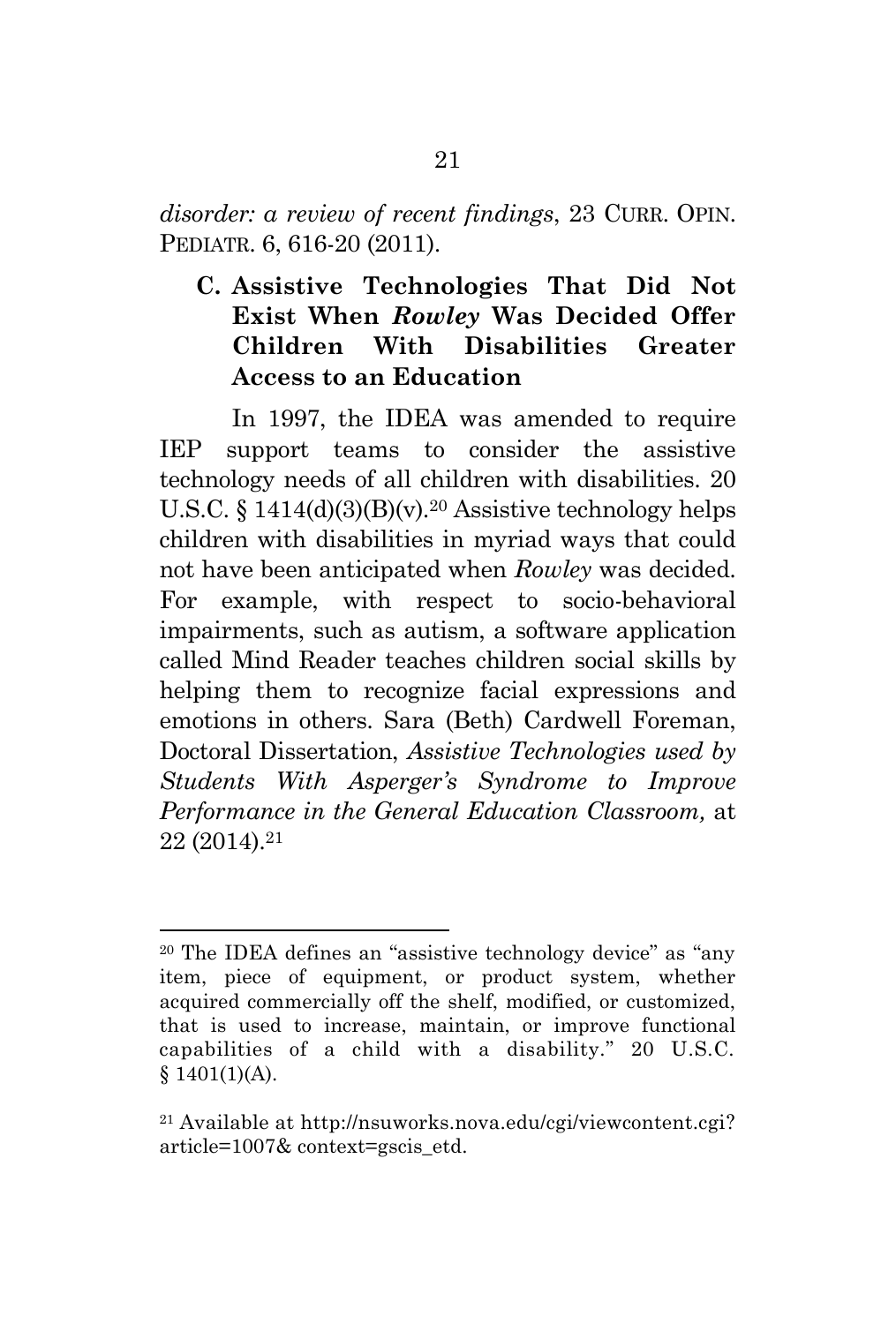For children with physical disabilities, "technology can give access to learning opportunities previously closed to them. E-readers help students turn book pages without applying dexterity, and voice adaptive software can help students answer questions without needing to write." Kris Zorigian & Jennifer Job, *How do special education students benefit from technology?*, LEARN NC, UNC-Chapel Hill School of Education (2010).<sup>22</sup>

Other technologies include "alphabet eye gaze frames allowing children to 'point' to letters with their eyes, onscreen keyboards that are controlled by switches, and electronic flipcharts." *Id.* For visuallyimpaired students, screen reader software can read aloud information from e-books and web-pages, while refreshable braille peripheral devices can actively translate that information into braille. Assistive Training Online Project, Sch. of Pub. Health and Health Professions, SUNY-Buffalo, *Reading & Computing*. 23

<sup>22</sup> Available at http://www.learnnc.org/lp/pages/6917.

<sup>23</sup> Available at<http://atto.buffalo.edu/registered/ATBasics/> Populations/Blind/reading.php.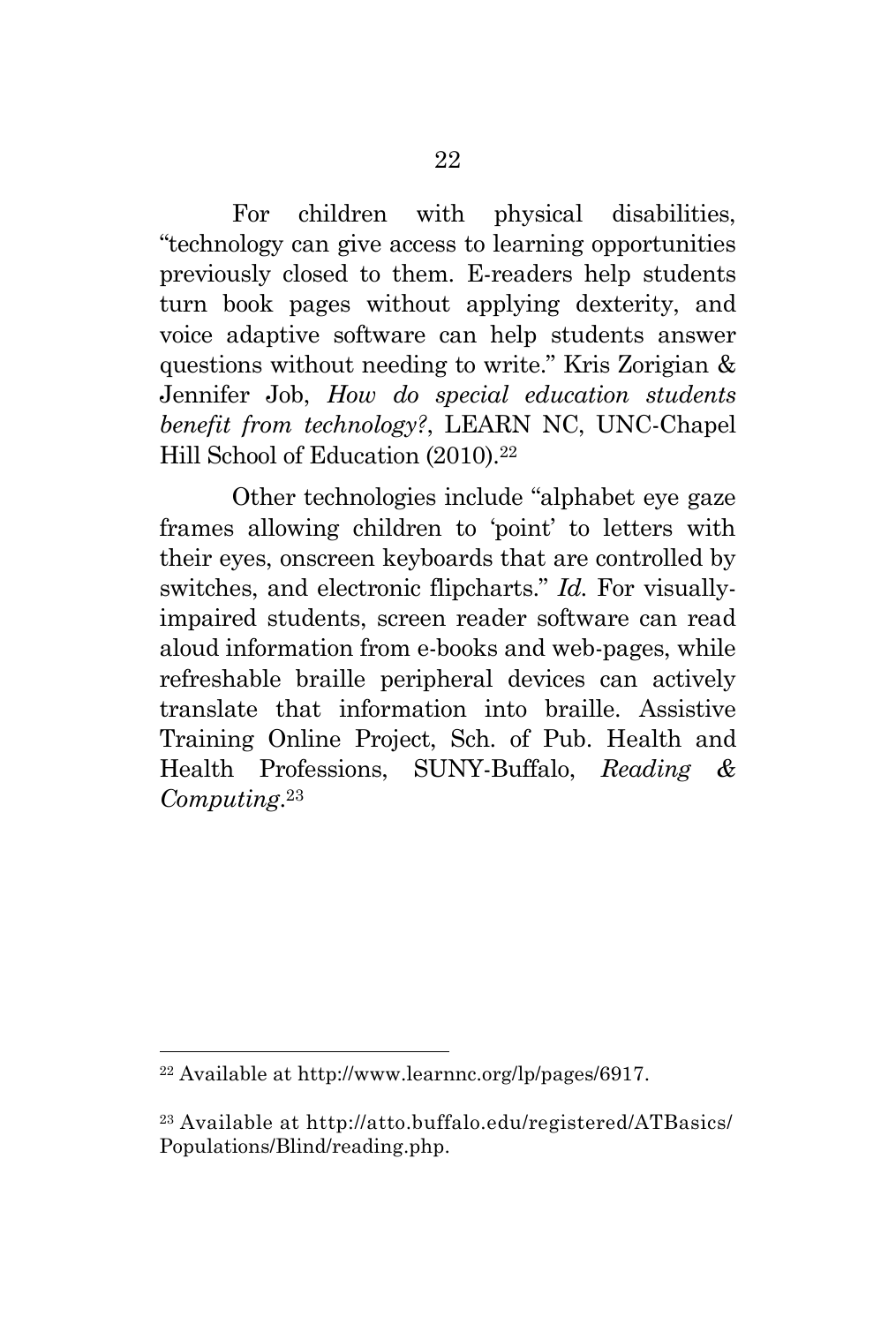# **IV. Since** *Rowley* **Was Decided 34 Years Ago, Congress Has Enacted Amendments to the IDEA and Related Legislation That Support the Substantial Benefit Standard Rejected by the Tenth Circuit**

Review is warranted because of the dynamic changes to the IDEA and national policy for educating children with disabilities since *Rowley* was decided in 1982.<sup>24</sup> *See generally*, U.S. Dep't of Educ., Office of Special Educ. and Rehab. Servs., *Thirty-five Years of Progress in Educating Children With Disabilities Through IDEA*, 6 (2010) ("DOE Report").25 As *Rowley* noted, at that time "federal support for education of the handicapped [was] a fairly recent development," and therefore Congress passed the IDEA "primarily to make public education *available* to handicapped children." 458 U.S. at 191- 92 (emphasis added). Further, the words "assistive technologies" did not appear in the original statute, and autism was not a covered IDEA disability. (As noted earlier, it was only added to the list of IDEA covered disabilities in 1990).

In 1994, Congress began moving away from access-based education and towards outcomes-based education with the enactment of the Goals 2000:

<sup>24</sup> The IDEA was enacted as the Education of All Handicapped Children Act, Pub. L. 94-142, until renamed in 1990. Pub L. 101-476.

<sup>25</sup> Available at<https://www2.ed.gov/about/offices/list/osers/> idea35/history/idea-35-history.pdf.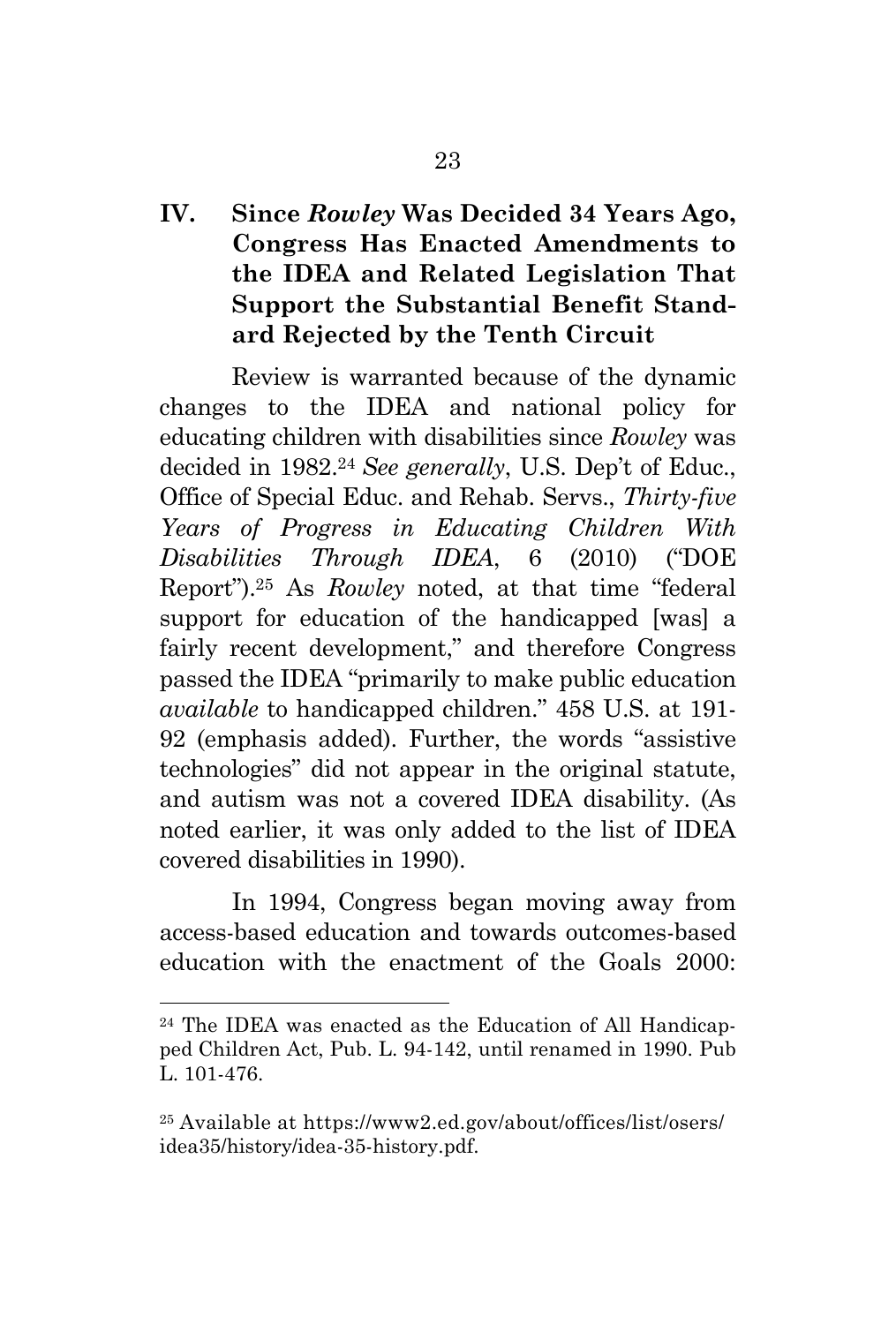Educate America Act, 20 U.S.C. 5801 et seq. The Act established a framework for meeting National Education Goals by "establishing valid and reliable mechanisms for . . . assisting in the development and certification of high-quality assessment measures that reflect the internationally competitive content and student performance standards." 20 U.S.C. § 5801(4). One goal stressed increasing school "partnerships" with parents to "promot[e] the social, emotional and academic growth of children," including "children with disabilities." *Id.* § 5812(8)(A), § 5812(8)(B)(i).

In 1997, when it reauthorized the IDEA, Congress updated the goals and nature of an appropriate education under the IDEA through amendments that required the design of IEPs to "meet their [children with disabilities] unique needs" and prepare them for "further education, employment, and independent living[.]" 20 U.S.C. § 1400(d)(1)(A). And, as noted earlier, Congress recognized the potential of assistive technologies "to maximize accessibility [to the classroom] for children with disabilities." 20 U.S.C. § 1400(c)(5)(H); *see also*  $\{1414(d)(3)(B)(v)\}$ . Thus, referring to 1997 amendments to the IDEA, this Court observed, "[a]fter examining the States' progress under IDEA, Congress found in 1997 that substantial gains had been made in the area of special education but that more needed to be done to guarantee children with disabilities adequate access to appropriate services." *Forest Grove Sch. Dist.*, 557 U.S. at 239-240.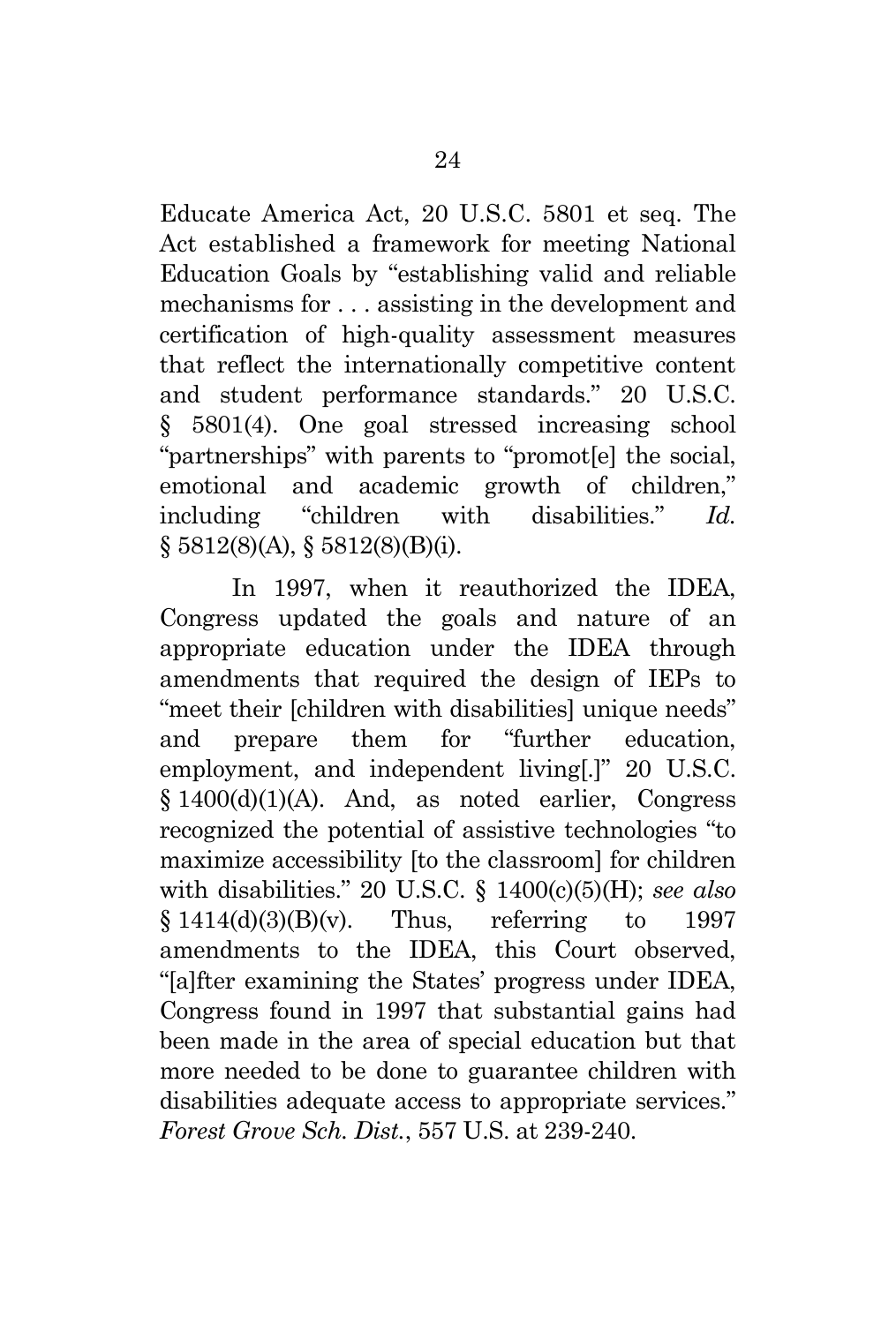In 2001, Congress enacted the No Child Left Behind Act ("NCLB"). The NCLB was enacted to assure that "all children" obtain "a high-quality education" so that they can "at a minimum, [achieve] proficiency on challenging State academic achievement standards and state academic assessments." 20 U.S.C. § 6301. The "high quality education" standard expressly applied to children with disabilities. *Id.* § 6301(2). Indeed, the NCLB requires that State assessment systems be designed "to ensure that students are meeting challenging State academic achievement and content standards and increasing achievement overall, but especially for the disadvantaged." *Id.*  $\S$  6301(6).<sup>26</sup>

In 2004 Congress again amended and reauthorized the IDEA, finding that "[a]lmost 30 years of research and experience" has shown that education of children with disabilities can be made more effective by having high expectations and ensuring their access to the classroom to "the maximum extent feasible."  $20$  U.S.C.  $§ 1400(c)(5)(A)(i)$ . The importance of high expectations was further emphasized by the mandate

<sup>26</sup> The Department of Education, the agency responsible for administering both the IDEA and the NCLB, recognized the complementary nature of the two statutes by stating that "IDEA legislation should complement, support, and expand on the ESEA [Elementary and Secondary Education Act, reauthorized as NCLB] provisions that address the education of all children and not be viewed in isolation or as the sole legislative provision supporting children with disabilities." DOE Report at 12.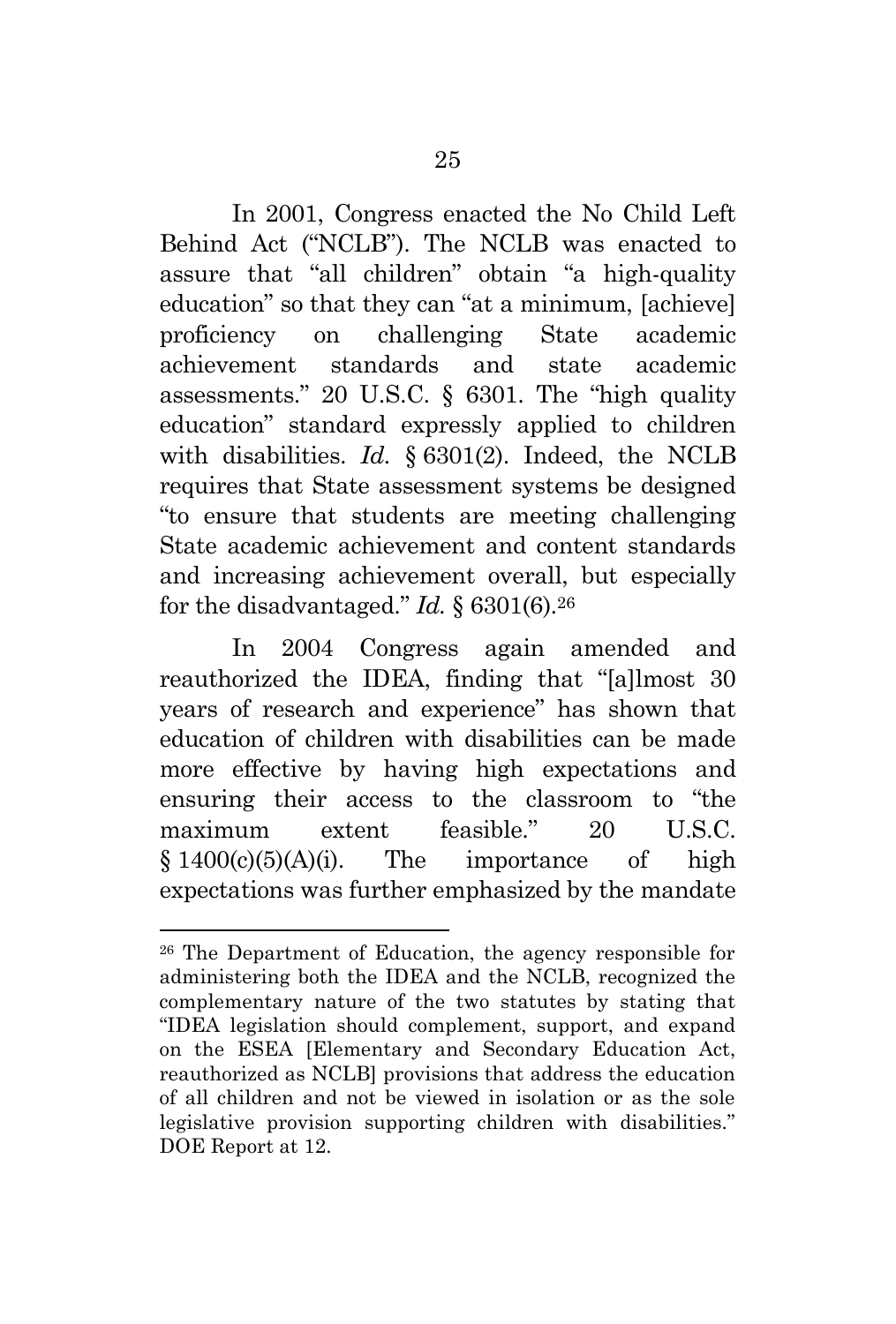that schools produce progress reports for children with disabilities commensurate with the same frequency as they produce those reports for children without disabilities. *Id.*; § 1414(d)(1)(A)(i)(III); U.S. Dep't of Educ., Dear Colleague Letter: Clarification of FAPE and Alignment with State Academic Standards 1 (Nov. 16, 2015) http://1.usa.gov/ 1MkxyAE (children with disabilities should be given "rigorous academic standards," emphasizing the importance of having "high expectations" for them in 2015).

In 2009, state leaders, including governors and state commissioners of education from 48 states, two territories and the District of Columbia, developed the Common Core State Standards Initiative ("CCSS") that created common, college and career ready standards in mathematics and English language arts. *See* CCSS, *Frequently Asked Questions*. <sup>27</sup> These standards, which apply to children with disabilities in kindergarten through 12th grade, $28$  "outline what a student should know and be able to do at the end of each grade," and "were created to ensure that all students graduate from

<sup>27</sup> Available at http://www.corestandards.org/about-the standards/frequently-asked-questions/.

<sup>28</sup> *See* <http://www.corestandards.org/wp-content/uploads/> Application-to-Students-with-Disabilities-again-for-merge1.pdf ("These common standards provide a historic opportunity to improve access to rigorous academic content standards for students with disabilities.").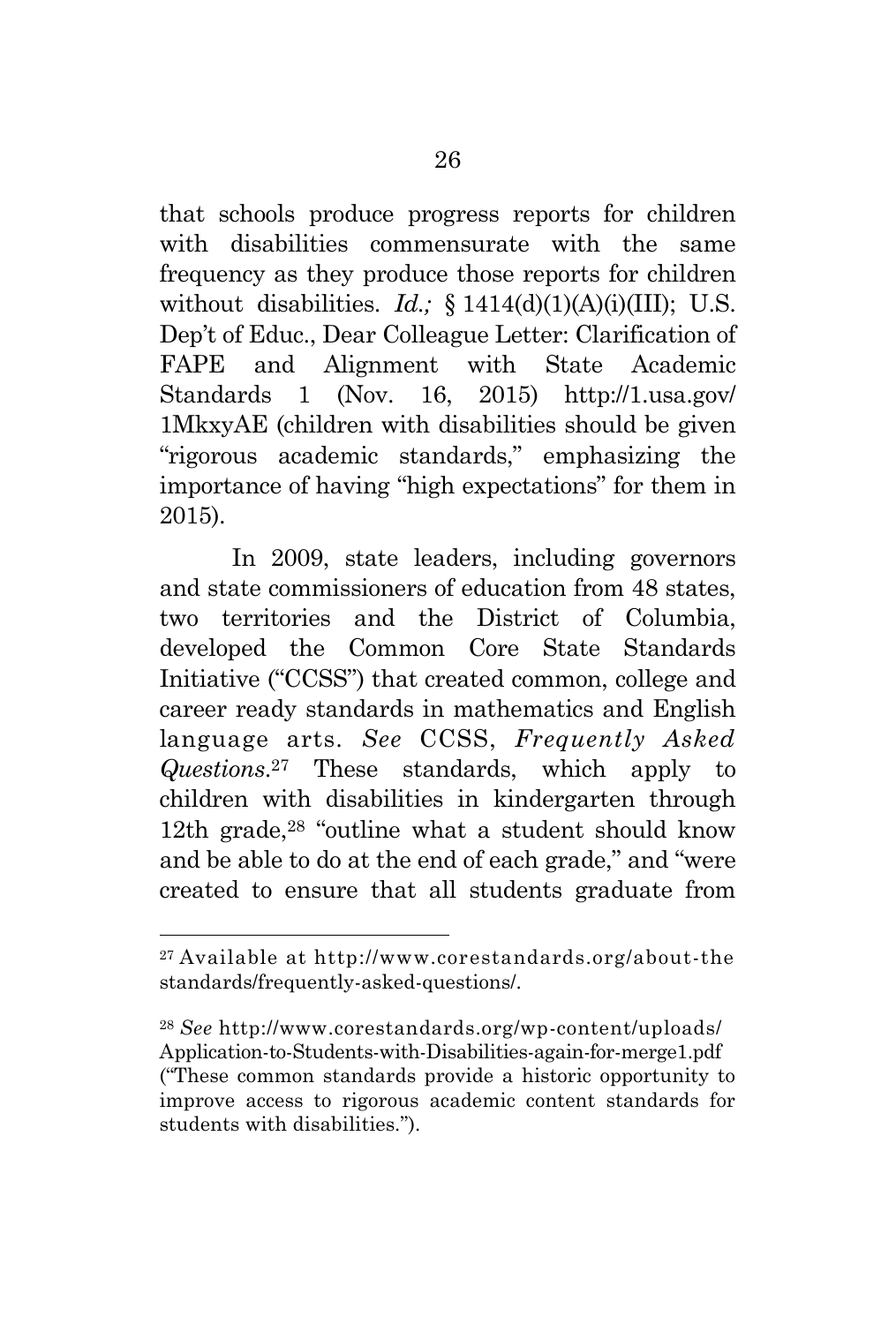high school with the skills and knowledge necessary to succeed in college, career, and life . . . ." *Id*., *About the Standards*. <sup>29</sup> Over 40 states and territories have adopted the CCSS. *Id.* 

While restating and raising the goals of an IDEA education Congress did not alter the definition of a FAPE. But that definition does not address the level of educational benefit that an IEP must seek to attain. And, as *Rowley* observed, "[l]ike many statutory definitions, this one tends toward the cryptic rather than the comprehensive, but that is scarcely a reason for abandoning the quest for legislative intent." *Rowley*, 458 U.S. at 188. This case presents the Court with the opportunity to complete that "quest" in light of the amendments to the IDEA and the NCLB, which demand high educational expectations and require that public schools prepare children with disabilities for further education, employment and independent living. Those Congressional goals cannot be reconciled with the just-above-trivial standard endorsed by the Tenth Circuit below.

<sup>29</sup> Available at http://www.corestandards.org/about-thestandards/.